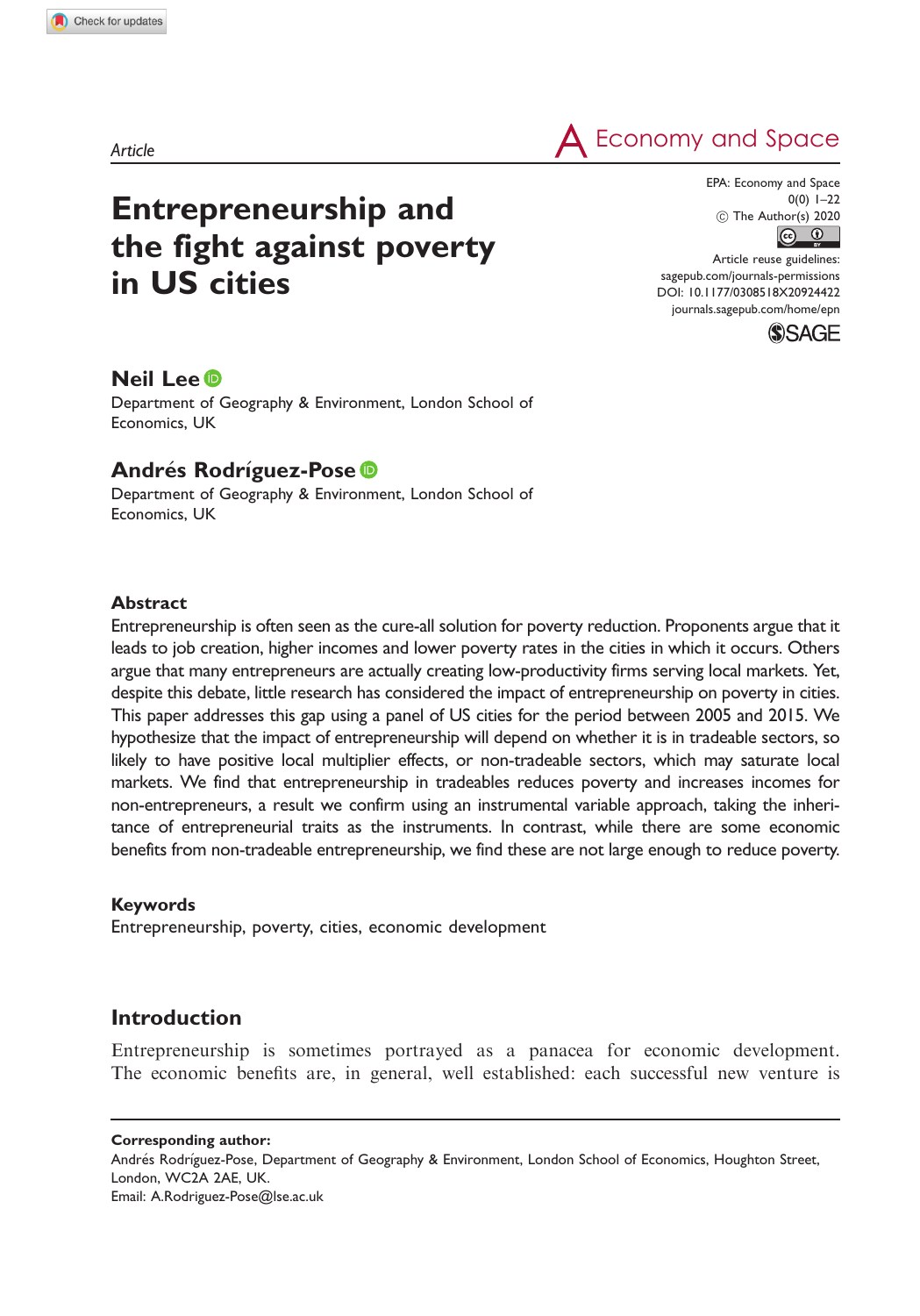often deemed to have a direct effect on the local economy – creating new jobs in the firm itself and introducing new products and technologies into the local economy (Acs and Storey, 2004; Fritsch, 2013; Fritsch and Noseleit, 2013). A positive impact forces a response from other firms, which must adopt new practices, introduce new products or close. This Schumpeterian (1934) process of creative destruction will, in the long-term, lead to economic growth, job creation and higher incomes. It also means that the benefits of entrepreneurship are wider than those experienced by the individual entrepreneur: they affect other workers in the city or region. Because of this, entrepreneurship has become an important tool for policy-makers seeking to create jobs and address entrenched poverty (Storey, 1994). City and regional decision-makers are no exception, frequently enthusiastically launching initiatives to try to stimulate entrepreneurship and, in turn, grow their local economies (Lerner, 2009).

Yet, 'entrepreneurship' is a diverse phenomenon and the term is used as shorthand for a wide range of different activities (Fritsch and Storey, 2014; Lerner, 2009; Mason and Brown, 2013; Mayer et al., 2018; Nightingale and Coad, 2013; Storey, 1994). Politicians and the media mostly concentrate attention on start-ups in tradeable sectors, such as digital technology or manufacturing. But most entrepreneurs are replicating existing business models in low-productivity, non-tradeable sectors, like hospitality or retail (Shane, 2009). Firms in the former category are likely to create new jobs and raise incomes directly, in the firm itself, and indirectly, through local multipliers (Moretti, 2010). However, a new venture in a nontradeable sector may simply saturate existing markets: a restaurant can create new jobs, but competing restaurants nearby will lose out. Other new ventures may be poor uses of the human capital of founders, who would be more productive working in another firm (Vivarelli, 2013). These low-quality start-ups are particularly likely in weaker local economies that lack the favourable ecosystem required to create innovative new ventures (Spigel, 2017). Because of this, certain types of entrepreneurship, in specific local contexts, could actually reduce incomes and cost jobs (see Greene et al., 2004). Mueller et al., (2008: 1) call this the 'wrong type of entrepreneurship'.

Policy-makers, when promoting new entrepreneurship schemes, usually ignore the potential drawbacks of entrepreneurship and focus on its advantages. They generally argue that entrepreneurship will reduce poverty and increase incomes for disadvantaged groups. US President Barack Obama created start-up 'accelerators' with the aim of stimulating growth in lagging regions. His successor, Donald Trump, has supported global entrepreneurship initiatives which, he argues, would mean 'millions of people will be lifted out of poverty' (White House, 2017: 1). For policy-makers seeking to address entrenched regional poverty and disadvantage, entrepreneurship is an important, politically acceptable tool. And there is some support for this position in the literature on entrepreneurship, which generally shows a positive, but two-way, relationship with local economic performance (Fritsch and Noseleit, 2013; Fritsch and Schindele, 2011; Glaeser et al., 2015; Lee, 2017; Mueller et al., 2008). Yet the evidence more specifically on its wider impact on disadvantaged groups is relatively weak and focused on the impact on the entrepreneurs themselves (Bruton et al., 2013; Frankish et al., 2014; Fritsch and Storey, 2014). Poverty reduction is an important goal of economic policy because it captures the living standards of the very least well off, rather than gains to those who are already more affluent. Poverty is a reflection of income, rather than just wage rates or unemployment, and so focuses on one important outcome of labour market processes. Yet few studies have considered the distribution of the wider gains from entrepreneurship. Hence, the question remains: Does entrepreneurship reduce poverty?

In this paper, we investigate the impact of entrepreneurship on poverty in a panel of US metropolitan statistical areas (henceforth 'cities') for the period 2005–2015. Our primary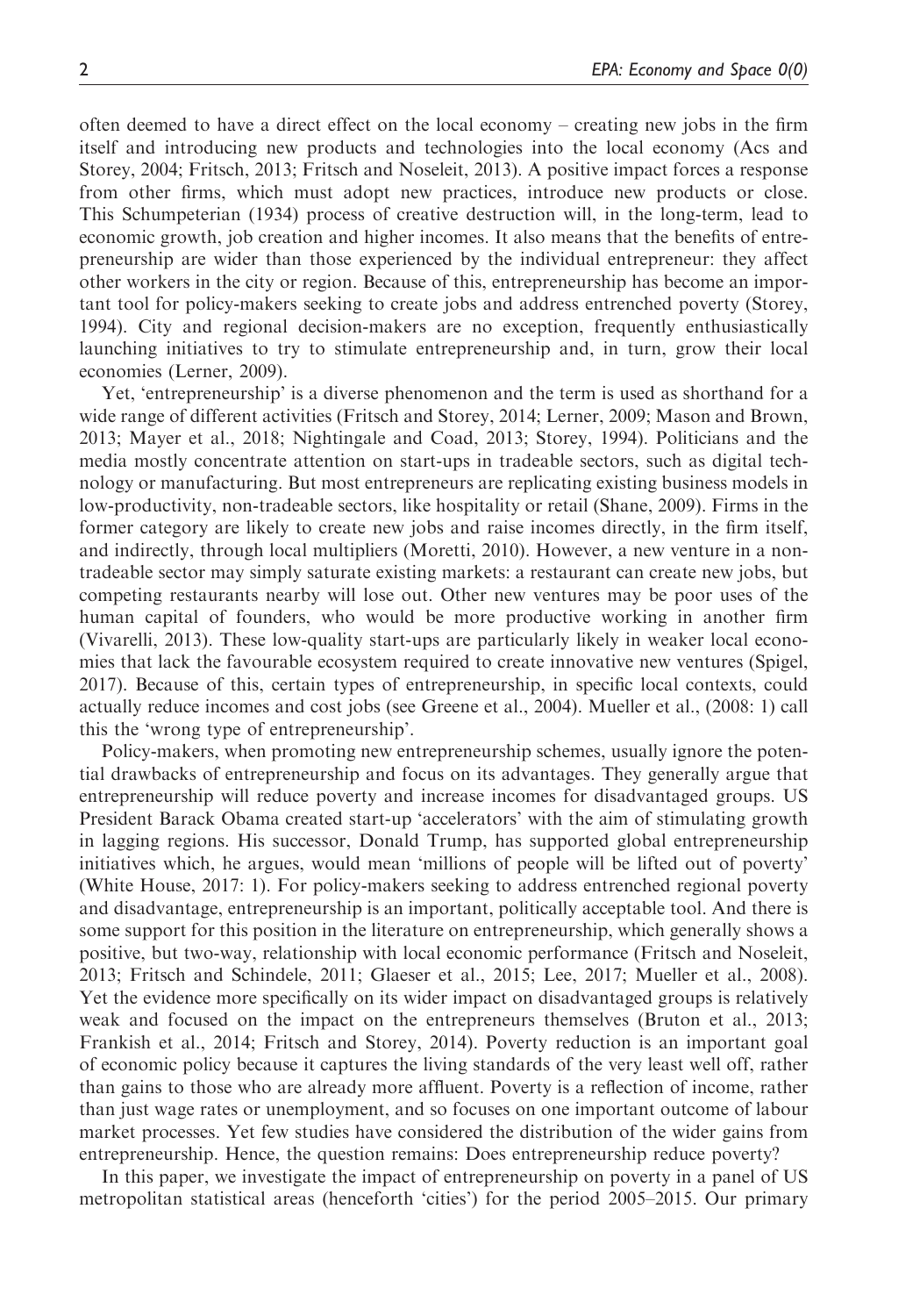research question is: (1) does entrepreneurship in a city reduce poverty for nonentrepreneurs? As theory also suggests that new firm creation can vary according to which share of entrepreneurship is in tradeable – which might lead to multiplier effects in local economies – versus non-tradeable sectors – which may saturate local markets and reduce the incomes of incumbents (see North, 1955; Tiebout, 1956) – we address a second research question: (2) does the distinction between entrepreneurship in the tradeable and non-tradeable industries matter? As far as we are aware, we are the first to test the influence of entrepreneurship on poverty in urban areas and also how this potential impact varies according to type of entrepreneurship. Given that entrepreneurship forms an important part of many economic development strategies and that reducing poverty is a key goal of these strategies, this represents a central gap in the existing knowledge.

We focus on cities for several reasons. The first is that entrepreneurship is inherently geographical, with its geography often persistent over time (Fotopoulos and Storey, 2017). Certain cities and regions are considered to have developed local cultures that facilitate entrepreneurship (Huggins and Thompson, 2016), sometimes even at the neighbourhood scale (Andersson and Larsson, 2016). Other areas are, by contrast, considered to have local or regional 'ecosystems', which are averse to the creation of new firms (Spigel, 2017; Stam, 2015). Where a potential entrepreneur lives or decides to (re)locate his or her activity is, therefore, essential in determining the likelihood of success. Second, the wider effects of entrepreneurship are likely to be felt in urban labour markets (Fritsch and Noseleit, 2013; Kemeny and Osman, 2018; Moretti, 2010). Because of this, our research investigates the indirect impact of entrepreneurship on non-entrepreneurs.

The results suggest that entrepreneurship is not, in general, enough to reduce poverty. However, entrepreneurship in tradeable sectors does seem to do so. Tradeable entrepreneurship also has a positive impact on overall earnings, with the largest gains accruing to those working in tradeable sectors and to mid-skilled workers. In contrast, entrepreneurship in non-tradeable sectors seems to have no impact on poverty reduction and a small impact on earnings, with the benefits focused on other workers in non-tradeables and associated with high-skilled workers overall. We exploit the tendency of entrepreneurship to be inherited in an instrument which addresses potential causality concerns.

The paper is structured as follows. The next section considers the literature on the economic benefits of entrepreneurship, focusing on the wider benefits in the local economy and the importance of different types of entrepreneurship. After that, we describe the data and present some basic statistics about these measures. The fourth section outlines a series of regression results testing these relationships, and the final section concludes with implications for theory, empirical work and policy.

## The wider benefits of entrepreneurship

#### Entrepreneurship and poverty reduction

The view that entrepreneurship has positive economic effects stems, in part, from Schumpeter (1934). He introduced the idea of creative destruction: the entrepreneur introduces new ideas into the market, forcing a response from other firms which either innovate themselves or close. This triggers economic renewal. The waves of revitalization are part of processes through which local economies reinvent themselves and thrive (Giaoutzi et al., 1988). They suggest both a direct impact of entrepreneurship, the jobs in the new firm, but also an indirect one, as incumbent firms react. Fritsch and Mueller (2004) identify four indirect effects: (a) competition increases efficiency in incumbents; (b) structural change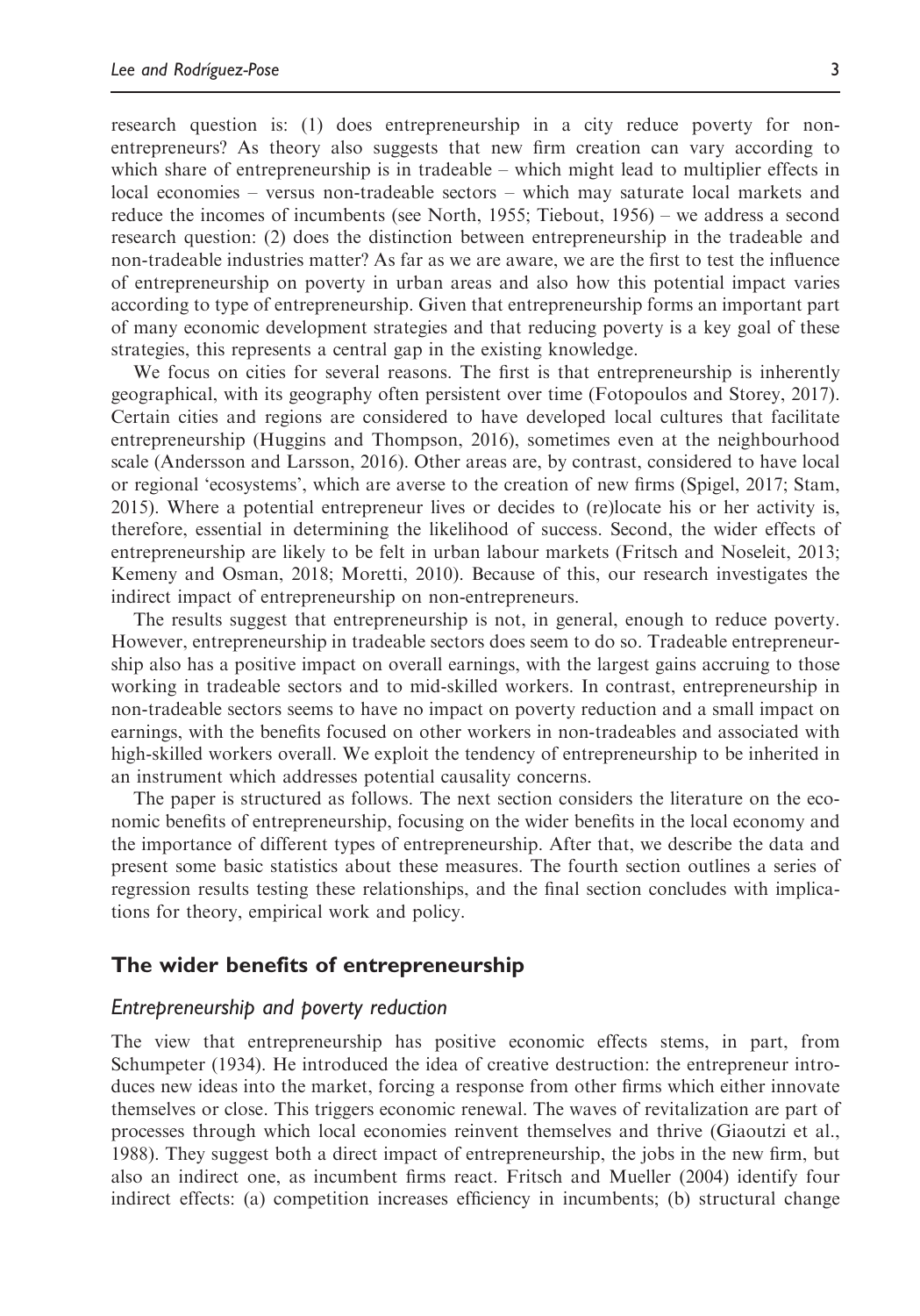towards more productive sectors; (c) encouragement of innovation; and (d) increased variety in the local economy, leading to additional economic opportunities. High-productivity firms are more likely to survive, meaning that aggregate productivity will increase in the long run (Fritsch, 2013). Entrepreneurship may thus enhance economic development and an established literature suggests that entrepreneurship is associated with job creation and higher wages (Baptista et al., 2008; Lee, 2017; Parker, 2018).

The extent to which the economic benefits of entrepreneurship reach those in poverty is unclear. Unlike wages, poverty is normally measured at the household level. It has two main economic determinants (alongside welfare benefits): (a) wage levels, and (b) work intensity, or the availability of jobs or hours of work. The same mechanisms through which entrepreneurship improves urban economies should, in theory, increase both wages and work intensity. If entrepreneurship creates jobs, this may benefit disadvantaged groups; indeed, it has been suggested that rapid growth forces firms to be more inclusive when hiring (Coad et al., 2014). In the USA, the effect may even increase as employment allows workers to claim some welfare (the Earned Income Tax Credit (EITC)), thus reducing household poverty (Kenworthy and Marx, 2017). At the same time, job creation can increase competition for labour, encouraging employers to raise wages. The assumption behind strategies that use new firm creation to address urban poverty is that the economic effect of entrepreneurship will be both strong enough and well-targeted enough for these effects to lift incomes for those who need it most.

Yet there are also reasons to be sceptical of these mechanisms. In particular, there may be a problem related to the quality of new jobs, with new jobs having low earnings or few hours. In the USA, more than 70% of the working-age poor are already in employment (OECD, 2009). Consequently, increasing employment is not always a guarantee of falling poverty. Second, there may also be allocation problems: if the benefits of entrepreneurship translate into more hours for existing workers (Gerritse and Rodrıguez-Pose, 2018) or go to second-earners in already affluent households, the impact on poverty will be limited. This allocation issue is particularly likely given the potential skill bias in employment creation, especially as low qualification levels are one of the key determinants of poverty (Kenworthy and Marx, 2017). Finally, there may be leakage from the local labour market. New jobs can be taken by those living outside the local area, or immigrants, leaving poverty unchanged. In short, while there are likely to be pronounced economic benefits from entrepreneurship, these will not necessarily reach the poor.

## Export base theory and the economic effects of entrepreneurship

The term 'entrepreneurship' hides a wide range of new venture types – these differ in their growth ambition, chances of success and impact on local economies. The impact of entrepreneurship will, to a large extent, depend on the type of new firm (Dejardin and Fritsch, 2011; Fritsch, 2013; Fritsch and Schindele, 2011). There has been a tendency to regard all entrepreneurship as potentially economically transformative, but many small firms are marginal, undersized, poorly performing enterprises – Nightingale and Coad (2013) call these 'Muppets'. There have been a number of attempts to differentiate between different types of entrepreneurship (Block et al., 2017). One comes from Baumol (1990), who points out that while many entrepreneurs introduce innovations of some form (productive entrepreneurship), others may simply be rent seeking (unproductive entrepreneurship). For Baumol, the key to a growing economy is that the incentives for entrepreneurial activity should be skewed towards the former. Another categorization comes from the distinction between necessity and opportunity entrepreneurship (e.g. Williams, 2007). Opportunity entrepreneurs are more likely to be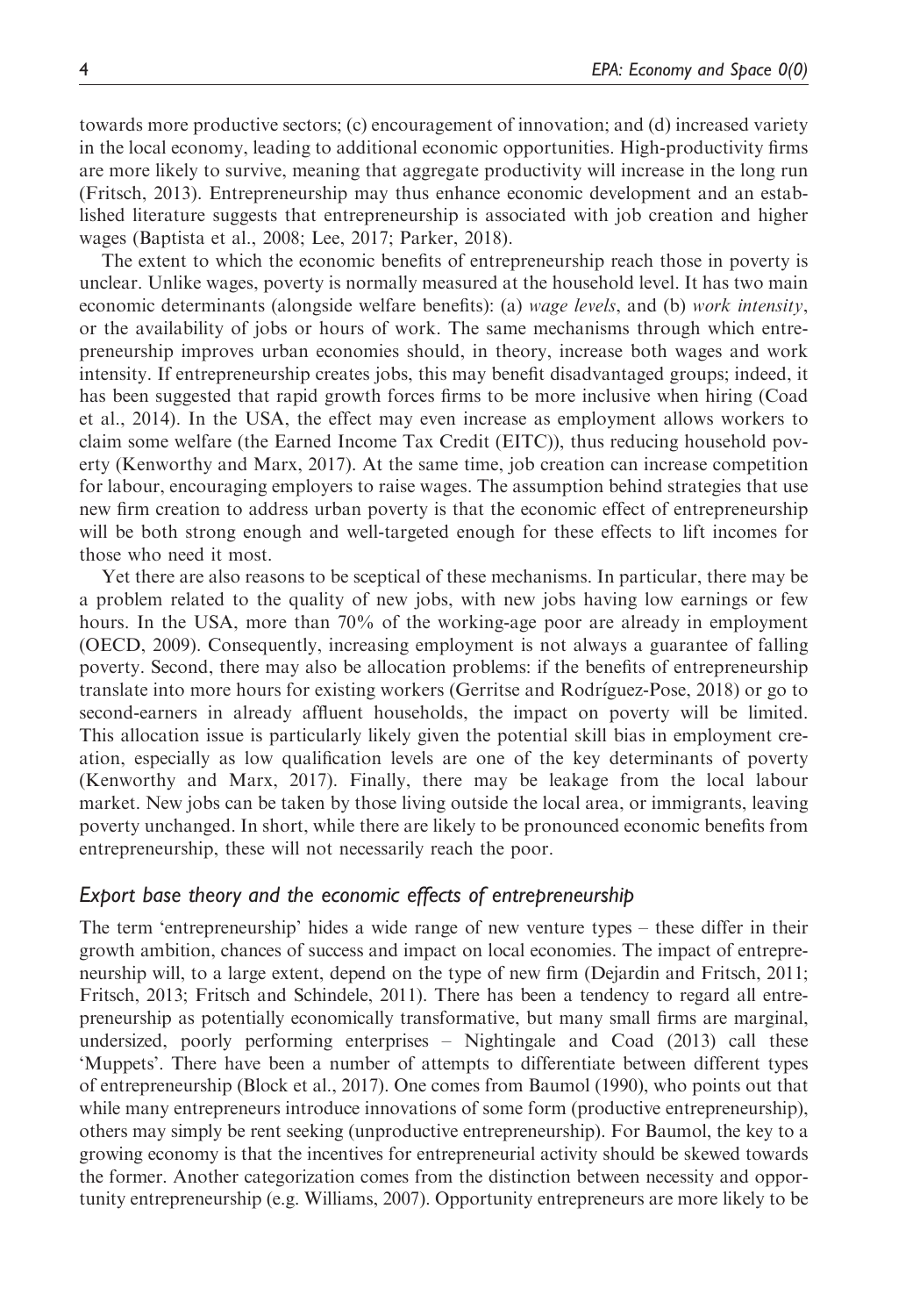classic entrepreneurs in the Schumpeterian mould, identifying an opportunity and creating a new venture to exploit it. In contrast, necessity entrepreneurs are driven to entrepreneurship when they are unable to obtain formal employment at the reservation wage.

Because of our focus on the wider impact of entrepreneurship on cities and regions, we adopt an alternative classification using export base theory. Dating back to the debates between North (1955) and Tiebout (1956), this suggests that the strength of an economy depends in part on the extent to which it is specialized in exporting industries. This idea is one of the foundations of economic development and there has been a resurgence of interest in the topic recently thanks to the work of Moretti (2010) and Moretti and Thulin (2013). In this model, the economy is divided into non-tradeable and tradeable activities. Non-tradeable activities service local demand, with consumption taking place at the point of production. These include restaurants, retail, personal services and construction. In contrast, tradeable activities, such as parts of finance, consultancy or manufacturing, can be performed anywhere.

We can model the impact of entrepreneurship in three stages: the decision to become an entrepreneur; the chances of the firm surviving; and the wider local economic impact of the new venture. Each depends crucially on poverty rates in the local economy.

A new venture in non-tradeables might have a positive effect on the local economy, by introducing new technologies and innovation or by improving productivity and forcing a response from other local firms. But in non-tradeable industries the effect may also be negative: if local demand for a service does not increase, new ventures may saturate local markets. A new firm comes at a potential cost to other local firms. For example, a new restaurant may simply reduce the incomes of other nearby restaurants. In theory, this may be economically efficient if workers transfer from one industry to the other, but in practice workers often remain attached to their business and so the reallocation process will not happen. In contrast, the impact of a new venture in a tradeable sector is more clearly positive. A new tradeable firm may be competing with companies outside of the local economy. In this respect, it reflects one of Schumpeter's (1934: 66) original insights: 'The opening of a new market, that is a market into which the particular branch of manufacture of the country of question has not previously entered, whether or not this market has existed before.' It will also have a multiplier effect locally as increased demand (Moretti, 2010, 2011). For example, a new factory generates jobs in that factory, followed by new jobs locally through the personal spending of the employees or other local services used by the firm itself. These then have an additional impact themselves, eventually creating a knock-on multiplier effect in the local economy. In short, the economic development impact of nontradeables is ambiguous as it may saturate local markets. But the impact of tradeables is more likely to be positive: a disruptive firm in a tradeable sector may be unsettling markets which are far away. The cost is distant, but the benefits are local.

The empirical evidence generally supports the idea that entrepreneurship has a positive impact well beyond the benefits to the entrepreneur. For example, Baptista et al. (2008) find that the indirect effects of entrepreneurship on employment in Portugal are larger than the direct effects, but occur almost a decade after a new business is created. Studies on wages are often similarly positive. Lee (2017) focuses on US cities in the two decades to 2003, and shows that increases in the number of small businesses are associated with higher employment and wages in around 10 years, with this effect extending beyond those directly employed. Yet this literature offers little guidance on the potential impact on poverty. Some research has analysed the potential for entrepreneurship to get the entrepreneur him or herself out of poverty, with a focus on the 'base of the pyramid' and the Global South (Bruton et al., 2013). One exception is Frankish et al. (2014), who consider the residential mobility of entrepreneurs in the UK, showing that business owners are more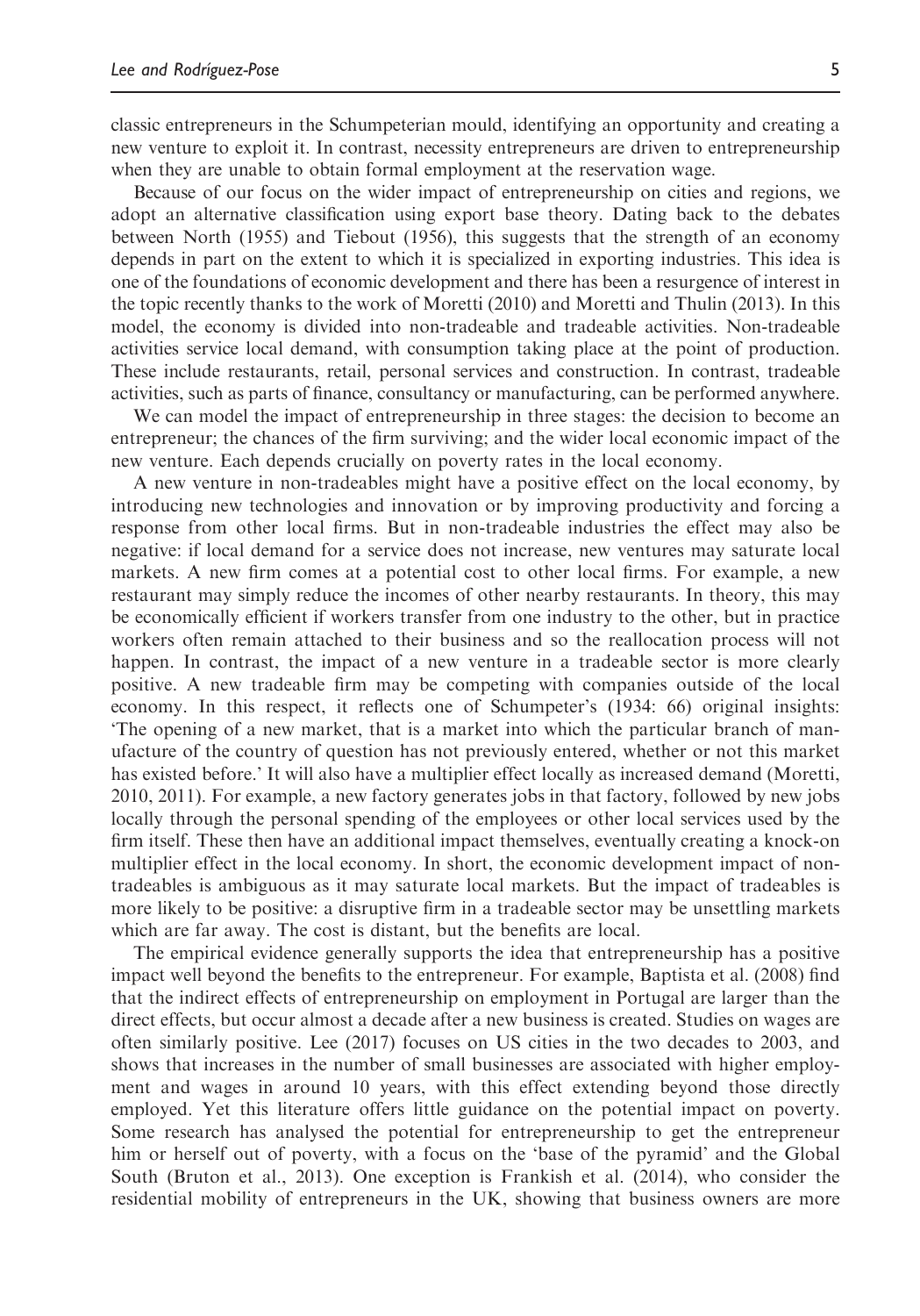likely to move from deprived to less deprived neighbourhoods. Other studies have looked at poverty reduction from other, related economic development initiatives. Lee and Rodríguez-Pose (2016) show that high-tech employment in US cities, a tradeable sector, increases wages for low-skilled workers, but that the effect is too small to reduce poverty (Lee and Clarke (2019) and Kemeny and Osman (2018) report similar results). Fowler and Kleit (2014) show that US industrial clusters are associated with less poverty. There has been, however, little systematic research on the relationship between entrepreneurship and poverty.

In summary, there are clearly defined theoretical mechanisms suggesting that entrepreneurship has a positive external effect on workers in the same city. Empirical evidence tends to support this view. Yet there is little specific evidence on whether this reduces poverty. Building on this, our first hypothesis is:

#### H1. Entrepreneurship will reduce poverty among local non-entrepreneurs.

A second theme in the literature is that 'entrepreneurship' is highly diverse – this will be reflected in the economic impact of different types of new ventures. As firms in tradeable sectors are particularly likely to benefit the local economy, we hypothesize that the external impact of tradeable sectors will be higher than that of non-tradeables:

H2. Tradeable entrepreneurship will reduce poverty. H3. Non-tradeable entrepreneurship will not reduce poverty.

## Data and definitions

#### The American Community Survey

The primary source of data for this study is the American Community Survey (ACS) microdata for the period 2005–2015, accessed via the University of Minnesota's IPUMS service (Ruggles et al., 2018). The ACS is the largest Census Bureau-administered survey and includes more than three million households per year, allowing data to be provided for geographical units with above 65,000 resident population (see Spielman and Singleton, 2015). We use the data at the metropolitan statistical area (MSA) level. This is a geographical unit consisting of a central urban core alongside contiguous counties that have close functional or commuting links. US MSAs approximate a functional city economy reasonably well. One variable – population density – is not available for these boundaries. In order to create a viable alternative, we use county-level data and amalgamate it at the MSA level. The final dataset covers the period 2005–2015. To maximize our sample, we use the full period possible resorting to consistent ACS data. Nevertheless, and as definitions change over the period of analysis, some MSAs enter and leave the panel. We present results using the full sample but tested using the unbalanced sample, which led to little change in the core results.

## Identifying entrepreneurial activity

Empirical work uses many different definitions of entrepreneurship (Mayer et al., 2018). For this study, our focus is on finding an indicator allowing us to identify the characteristics of the entrepreneur and their firm, but also distinguishing the self-employed from those starting up businesses.<sup>1</sup> One common option – self-employed with employees – is not available in the ACS data. Instead, we define entrepreneurs as those who work for themselves but who are incorporated. The formal step of incorporation allows people to become limited liability, raise capital on public markets and benefit from a corporate structure more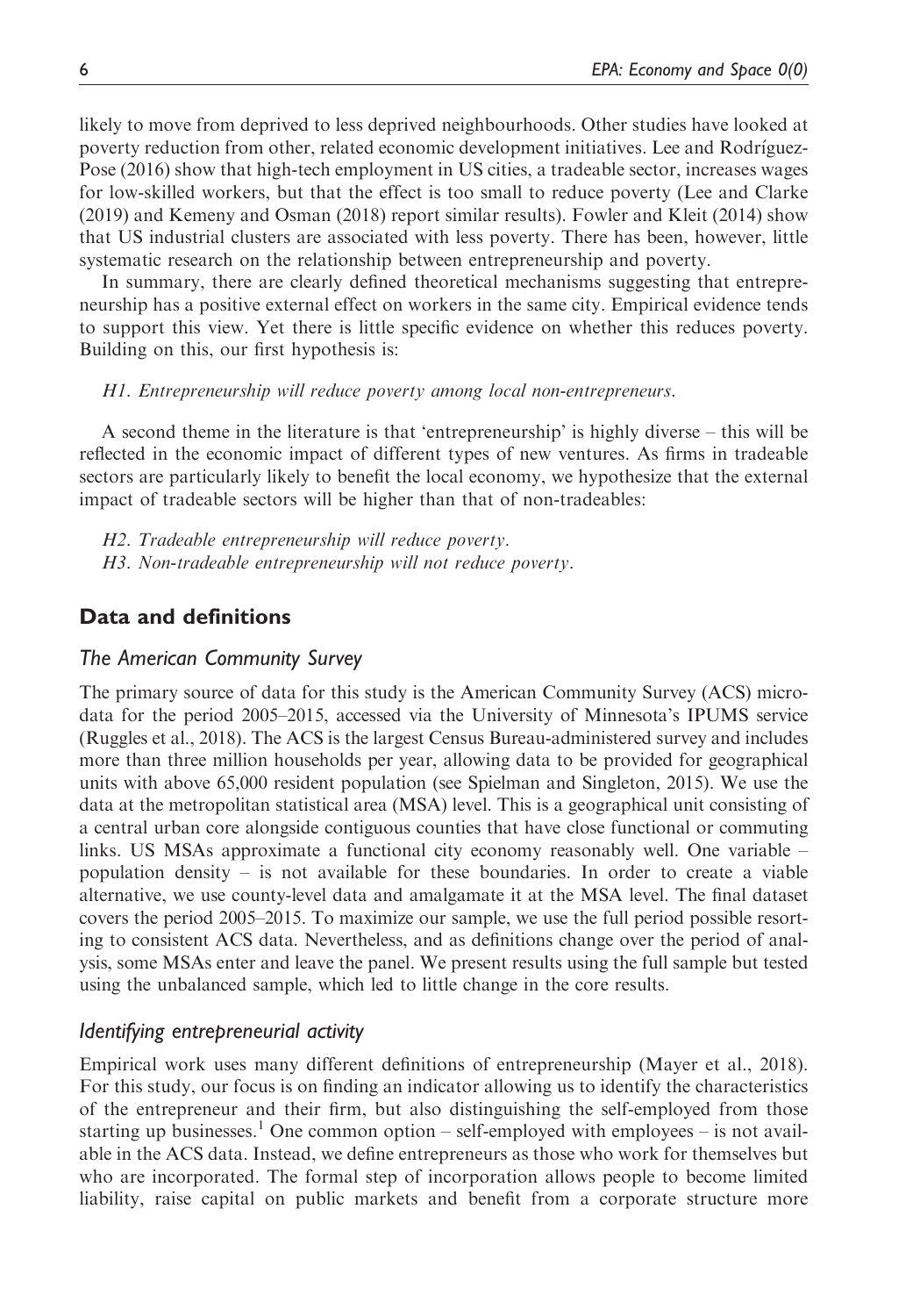generally (Hipple and Hammond, 2016). Guzman and Stern (2015) use incorporation as one indicator in an index of entrepreneurial quality, which they then show predicts firm growth. Similarly, Levine and Rubinstein (2017: 964) focus on the activities performed by different forms of entrepreneur, finding 'the incorporated tend to engage in activities and open businesses that are more closely aligned with core conceptions of entrepreneurship than the unincorporated'. These activities include using creative, non-routine cognitive skills or managerial skills. Bureau of Labour Statistics (BLS) data for 2015 suggest that around 42% of the self-employed and incorporated have paid employees (Hipple and Hammond, 2016). While this may capture some more traditional self-employed, it will include those who have yet to hire their first employee, but will do so in the future. It also filters out gig-economy workers or the dependent self-employed. One concern is endogeneity with the size of employment (because successful entrepreneurs create jobs), so our variable is the share of the total population in this category. In 2015, around 2.5% of the working-age population, representing 3.2% of the labour force, were in this group.

## Categorizing entrepreneurship: Tradeable and non-tradeable sectors

We make a second division to reflect the tradeable versus non-tradeable distinction. We follow recent studies – such as Faggio and Overman (2014), Lee and Clarke (2019) and Kemeny and Osman (2018) – in distinguishing between tradeable and non-tradeable industries on the basis of their geographical concentration. Some industries are broadly geographically dispersed as they must locate close to the point of consumption. For example, food retail or hairdressing will, generally, follow the distribution of the population. In contrast, other industries can be traded across space – for example, televisions can be manufactured in one city but sold elsewhere. Tradeable industries are thus more likely to be geographically concentrated. This intuition forms the basis of Jensen and Kletzer's (2006) classification of industries in the USA. Most service industries, such as retail, restaurants, healthcare and personal services, are non-tradeable, along with construction and a small proportion of manufacturing sectors, such as cement and concrete production. In contrast, tradeables include non-retail parts of finance, many knowledge-based activities producing intangible goods and most manufactured activity. While all manufacturing is considered tradeable, most advanced service industries, such as research and development (R&D), television and radio and financial services, are also tradeable.

This classification has successfully formed the basis of a number of other studies (Faggio and Overman, 2014; Kemeny and Osman, 2018; Lee and Clarke, 2019). The exact division between tradeables and non-tradeables is, inevitably, fuzzy. Some firms in, for example, specialist retail may serve international markets or tourism. In some sectors, some firms may serve local markets but others international ones. Notwithstanding this, the distinction used here is clear and theoretically intuitive, has been successfully used in other studies and is operationalizable using the detailed industrial classifications available in the ACS data.

## Measuring poverty

The main focus (and novelty of the paper) lies on where the gap in our knowledge lies: poverty. We measure poverty using the proportion of the population living in families with incomes below the official poverty line. These data are extracted from the US Social Security Administration. In contrast to wages, poverty is defined at the family level (adults living alone are counted as a family). The US poverty line is based on a historic definition taking into account the availability of food. The poverty line is adjusted over time to account for changes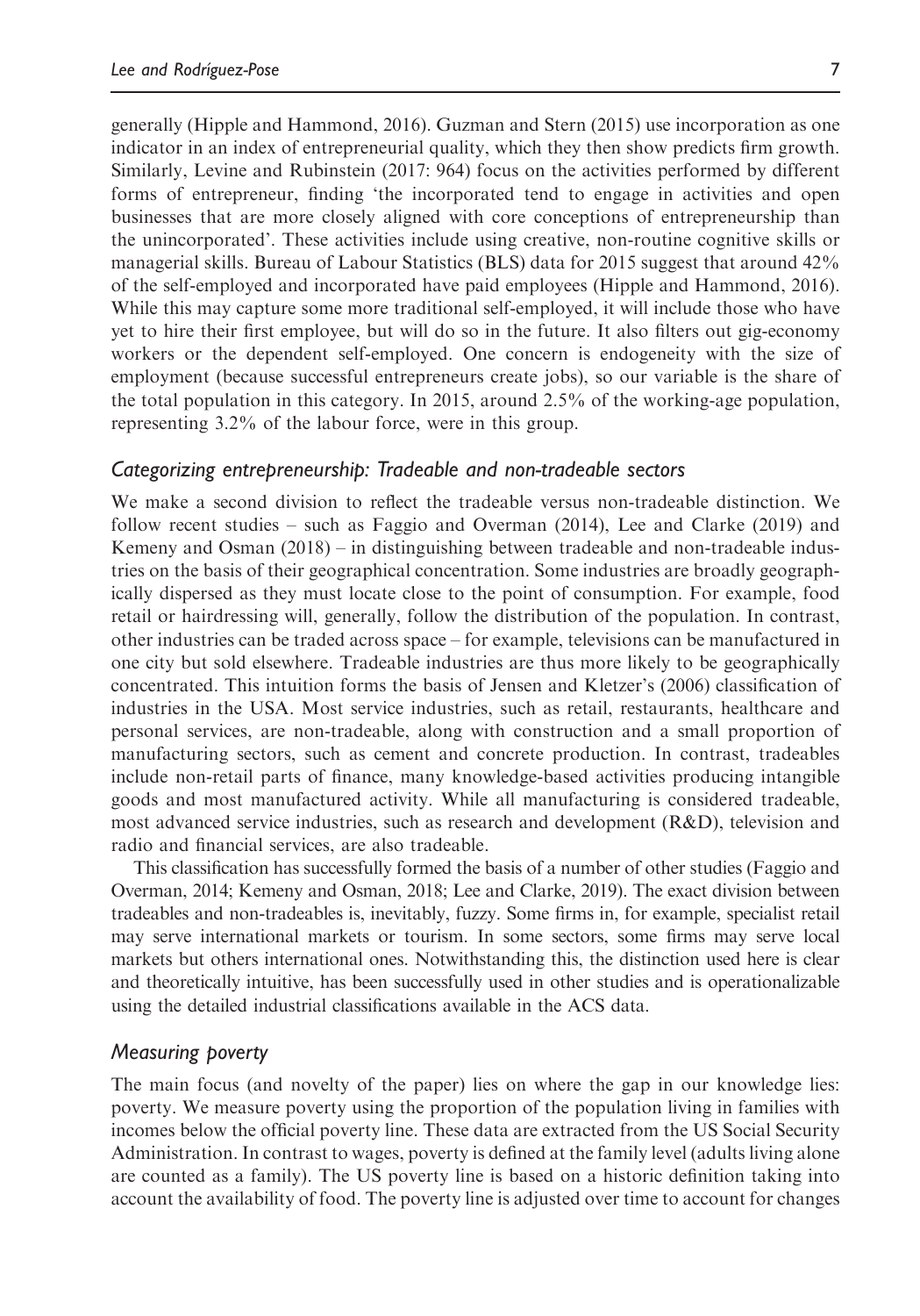in the cost of living. The adjustment, unfortunately, does not take place at the city level, meaning that we may understate poverty in high-cost regions. Data are equivalized to reflect the number of dependent children up to the age of 17 and the higher living costs associated with larger families. This is a tightly defined measure (Greenberg, 2009) and we follow Lee and Rodríguez-Pose (2016) in reporting our results at different percentiles of the poverty line. This helps to adequately assess the impact of entrepreneurship on extreme poverty (those far below the poverty line) and families on higher incomes. The aim behind the choice of poverty, rather than wages or job creation, as has generally been the case in the past, is to focus on households in need. The benefits of entrepreneurship are mostly translated into higher wages or new jobs. Increases in wages mainly go to those in employment, whereas new jobs frequently go either to fairly skilled individuals or second-earners in already affluent households. None of these groups are necessarily low-income. Hence, it may be the case that entrepreneurship can generate new jobs and higher wages without leading to falls in poverty.

Our main focus does not imply that we disregard wages and job creation. First, wages have been the object of frequent scrutiny in research dealing with entrepreneurship. The ACS data have, nevertheless, two principal advantages that allow us to go beyond past research. One is that we are able to decompose the benefits by sector. As outlined above, new firms in non-tradeables may saturate local markets and lead to a negative impact on wages for other workers in the same sector. The ACS data have top coding – where the very highest incomes are truncated to avoid disclosure – and this may influence our calculation of top incomes. We avoid this problem (and that of extreme outliers) by winsorizing the data at the 5th and 95th percentiles.

Second, regarding job creation, we assess how much of any additional employment generation linked to entrepreneurship benefits new workers or workers already engaged in the labour market. This helps us consider whether any wage effects are due to new entrants into the labour market (Lee and Clarke, 2019). Note that this is not equivalent to the indicator of employment growth used in many studies, as it is the share of the working-age population in employment at any time.

The key relationship of interest for this paper is that between entrepreneurship and the poverty rate. Figures 1 and 2 present scatter plots for these two variables in our final year, 2015. There is a negative and statistically significant relationship between poverty and entrepreneurship of both forms, with a marginally higher correlation for tradeable entrepreneurship (correlation coefficient  $= -0.37, p < 0.01$ ) than for non-tradeable entrepreneurship  $(-0.29, p < 0.01)$ . The two forms of entrepreneurship are relatively highly correlated  $(0.58, p < 0.01)$ . This might be because the two are fuzzily distinct, as set out above, or, alternatively, it might indicate that entrepreneurship in either tradeables or non-tradeables may stimulate further entrepreneurship in the other sector.

## Model and results

#### Model

To test the basic relationship between entrepreneurship and poverty, we estimate the following panel regression model. We use city fixed effects to account for time-invariant factors, such as location or culture (Huggins and Thompson, 2016). Year dummies account for the cyclicality of the economy and the global financial crisis, which falls mid-way in our period. Our model is specified as:

$$
POV_{it} = \alpha + \beta_1 ENT_{it} + \beta_2 EDUC_{it} + \beta_3 DEMOG_{it} + \beta_4 CITYSIZE_{it} + \varepsilon + \delta \tag{1}
$$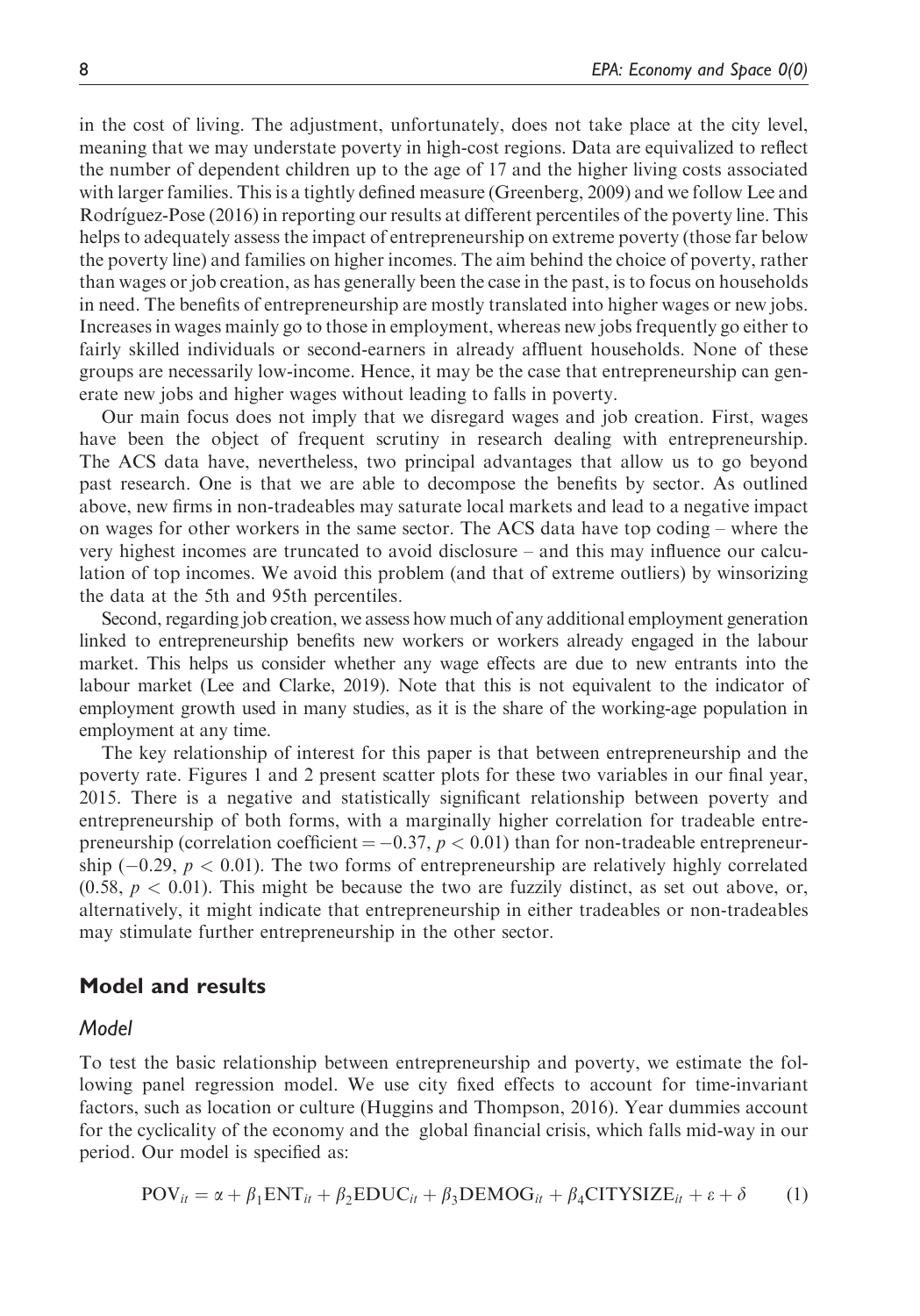

Figure 1. Poverty vs. entrepreneurship in US metropolitan statistical areas, 2015. Note: 290 observations. Each dot represents a metropolitan statistical area; its size represents the city population. Line given is the fitted trendline.



Figure 2. Tradeable entrepreneurship, non-tradeable entrepreneurship and poverty in US metropolitan statistical areas, 2015.

Note: 290 observations. Each dot represents a metropolitan statistical area; its size represents the city population. Line given is the fitted trendline. Entrepreneurship is self-employed but incorporated.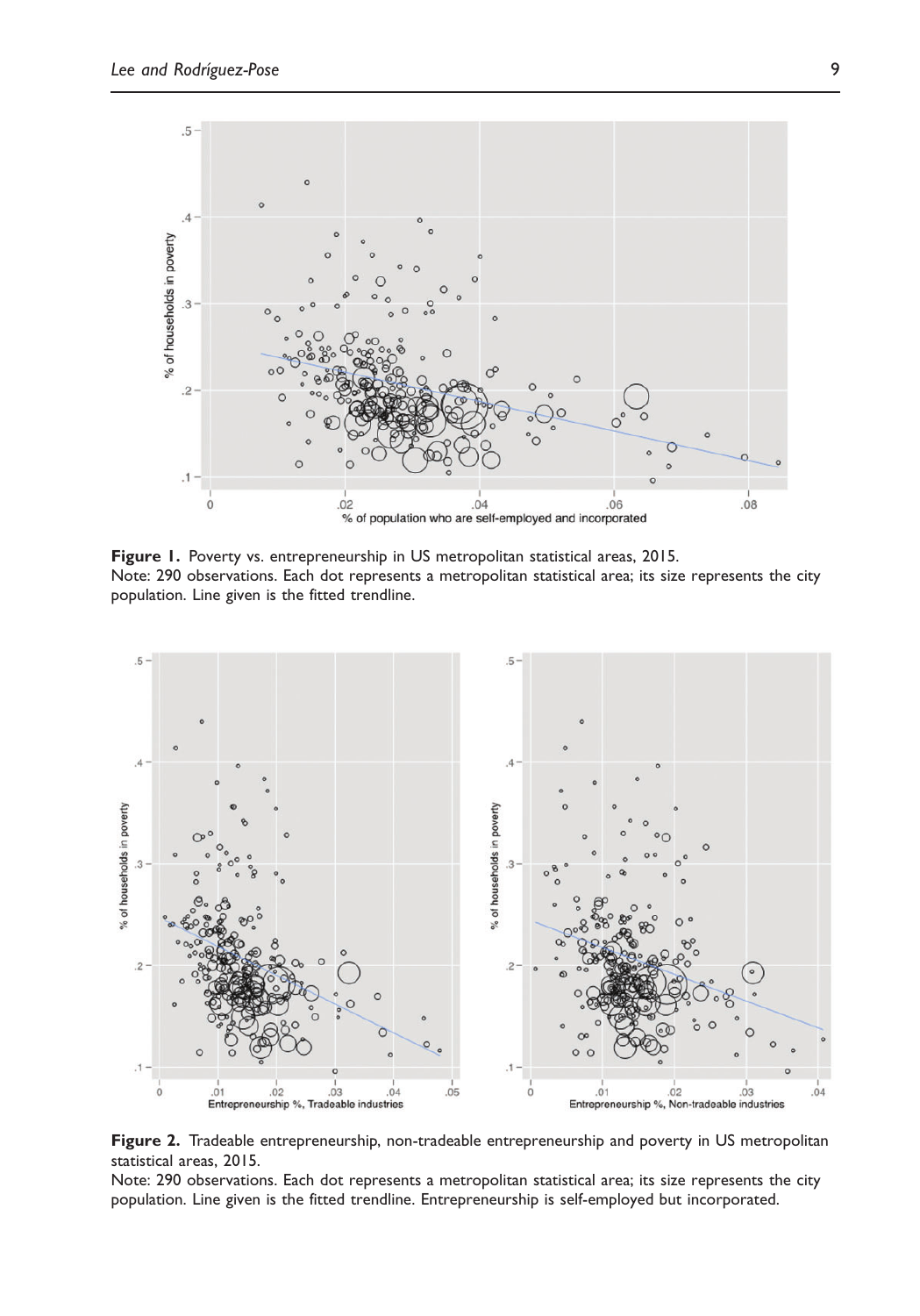Where  $i$  is one of 290 MSAs and  $t$  is a year between 2005 and 2015, the time-invariant error is  $\varepsilon$  and the remaining error is  $\delta$ .<sup>2</sup> The dependent variable, POV, is the household poverty rate. The key variable of interest is ENT, which is one of the basic measures of entrepreneurship discussed above, both in the MSA in question and other nearby MSAs. We include vectors of controls for education (EDUC), demographics (DEMOG) and a variable for urban size (CITYSIZE). Summary statistics and variable definitions are given in Table 1.

## Control variables

Education (EDUC) is a fundamental predictor of earnings. Education is associated with higher productivity and educated workers are better able to compete in the labour market. In contrast, less well-educated workers face declining labour demand in the context of global competition. To address these concerns, we use two variables. The first is 'high-skill' – the share of the population with degree-level qualifications or above. We expect this to be negatively related with poverty. We also control for 'mid-skill' workers, which we define as those with a high-school diploma or above, but without a Bachelor's degree.

Demographics matter for poverty rates, so we include a vector of controls (DEMOG). We first control for the share of non-US born in the population. The reasons for including the share of non-US born are twofold. On the one hand, a wide body of literature suggests a strong positive economic benefit from having migrant-rich populations (e.g. Nathan and Lee, 2013; Rodríguez-Pose and von Berlepsch, 2019; von Berlepsch et al., 2018). On the other hand, migrants tend to have lower incomes than natives. Being new to the local labour market and potential discrimination may be behind their lower wages. The non-US born – and mainly those originating from Latin American countries – sit at the bottom of the income pyramid and are overrepresented among those below the poverty line. We therefore expect a higher share of non-US born to be positively related to poverty. As discrimination often has a racial component, we control for the share of the non-white population. Nonwhites – and, fundamentally, the African American and Latino population – fill the poverty

| Variable                                                      | Mean  | Std. dev. | Min.  | Max.  |
|---------------------------------------------------------------|-------|-----------|-------|-------|
| Households in poverty (%)                                     | 0.20  | 0.06      | 0.04  | 0.46  |
| Households with income $\langle$ 150% of the poverty line (%) | 0.29  | 0.07      | 0.10  | 0.56  |
| Households in poverty $\langle 200\%$ of the poverty line (%) | 0.38  | 0.08      | 0.17  | 0.66  |
| Annual earnings (ln), non-tradeables                          | 10.42 | 0.14      | 9.97  | 10.94 |
| Annual earnings (ln), tradeables                              | 10.58 | 0.23      | 9.77  | 11.53 |
| Annual earnings (ln)                                          | 10.53 | 0.16      | 9.98  | 11.26 |
| Employment rate (%)                                           | 0.67  | 0.05      | 0.47  | 0.83  |
| Male $(\%)$                                                   | 0.50  | 0.01      | 0.46  | 0.62  |
| Not US born (%)                                               | 0.13  | 0.10      | 0.01  | 0.50  |
| Non-white (%)                                                 | 0.21  | 0.12      | 0.02  | 0.77  |
| MSA population (ln)                                           | 12.97 | 1.09      | 11.43 | 16.82 |
| Unemployment (%)                                              | 0.08  | 0.03      | 0.01  | 0.21  |
| High-skill workers (%)                                        | 0.23  | 0.07      | 0.08  | 0.50  |
| Mid-skill workers (%)                                         | 0.61  | 0.57      | 0.41  | 0.83  |

Table 1. Summary statistics.

Source for population, American FactFinder. All other variables calculated from American Community Survey via Ruggles et al. (2018).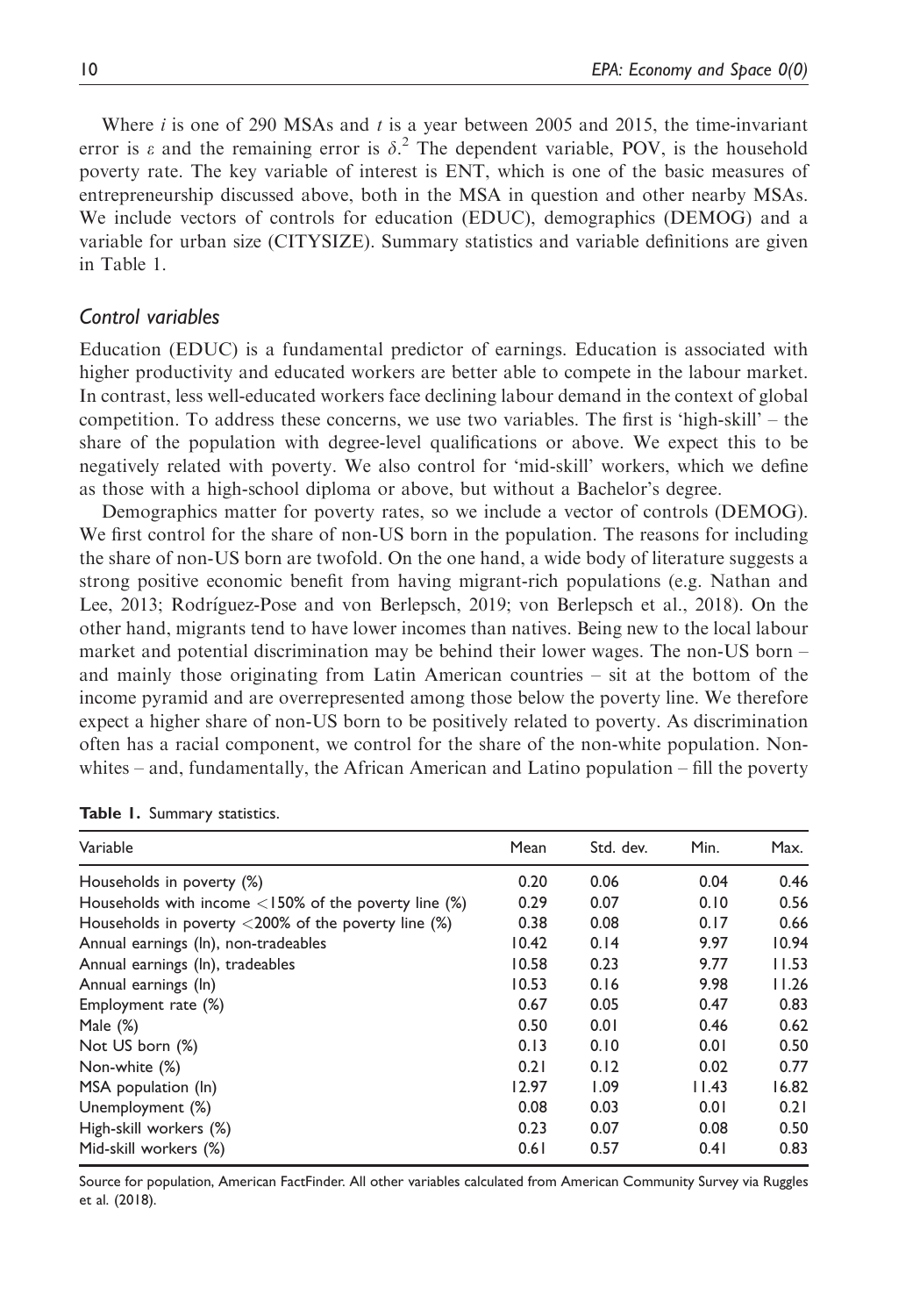ranks, meaning that the coefficient for this control variable is expected to be positively related to poverty.

Age is also likely to influence poverty rates (Fransham, 2019). Having children increases poverty rates as it enlarges the number of people living on a certain income, an issue dealt with through equivalization of income. Age can also influence earnings and labour market participation. Classic studies suggest that the relationship between income and poverty often adopts an inverted U-shape, with poverty higher in childhood, falling through adulthood, and then rising in old age. However, wealth tends to accumulate over a lifetime and older generations are commonly better off than younger ones. We therefore include variables for both average age and the quadratic term. Similarly, gender matters, as women have lower average incomes, are more likely to be responsible for children when separated, and, as a consequence, more prone to be among those at a higher risk of poverty.

We further include a measure for city size (CITYSIZE). Wages in larger cities tend to be higher. The skilled also concentrate there in greater shares (De Blasio and Di Addario, 2005). At the same time, entrepreneurship is higher in urban areas (Fritsch and Storey, 2014). Improved access to employment and sorting into a better range of occupations may benefit workers. To account for this, the log of total city population is included as a control.

One potential problem with the model is that the observations are not independent. This is particularly the case with our variable for tradeable entrepreneurship, which may have an impact on poverty rates in other nearby MSAs. To account for this problem, we include two independent variables for entrepreneurship in tradeable and non-tradeable industries in nearby MSAs. More precisely, we use the spatial lag calculated for the five nearest MSA neighbours (note that testing with two alternative measures – averages of all MSAs within 100 km and first-order contiguity – leads to limited changes in the results). Table 2 reports the correlations between the variables.

## Results: The impact of entrepreneurship on poverty

We begin by directly examining the effect of entrepreneurship on poverty. Table 3 gives the results. All models include MSA and year fixed effects, as well as either a variable for 'total entrepreneurship' or the two disaggregated entrepreneurship values for tradeable and nontradeable industries. The primary finding is – in contrast to the literature on the economic benefits of entrepreneurship – that there is weak evidence of a link between the *general* measure of entrepreneurship and poverty reduction. When we include the general measure of entrepreneurship, we find that it is negative and weakly significant without controls (column 1). When the controls are considered, the relationship becomes somewhat stronger and more significant from a statistical perspective, although this is almost entirely driven by tradeable entrepreneurship. There is, therefore, only limited support for the first hypothesis, that entrepreneurship reduces poverty rates for local non-entrepreneurs.

However, when we disaggregate by type of entrepreneurship, two results emerge: a negative effect of tradeable entrepreneurship on poverty, and no effect from non-tradeable entrepreneurship. This effect remains both without (column 2) and with controls (column 4). Only entrepreneurship in tradeable industries seems to have a poverty-reducing impact, thus strongly supporting the second hypothesis – tradeable entrepreneurship reduces poverty rates among local non-entrepreneurs – and the third – there is no impact from nontradeable entrepreneurship on poverty.

The control variables are statistically significant. The share of non-white population is positively and statistically significantly related to poverty, as expected given the legacy of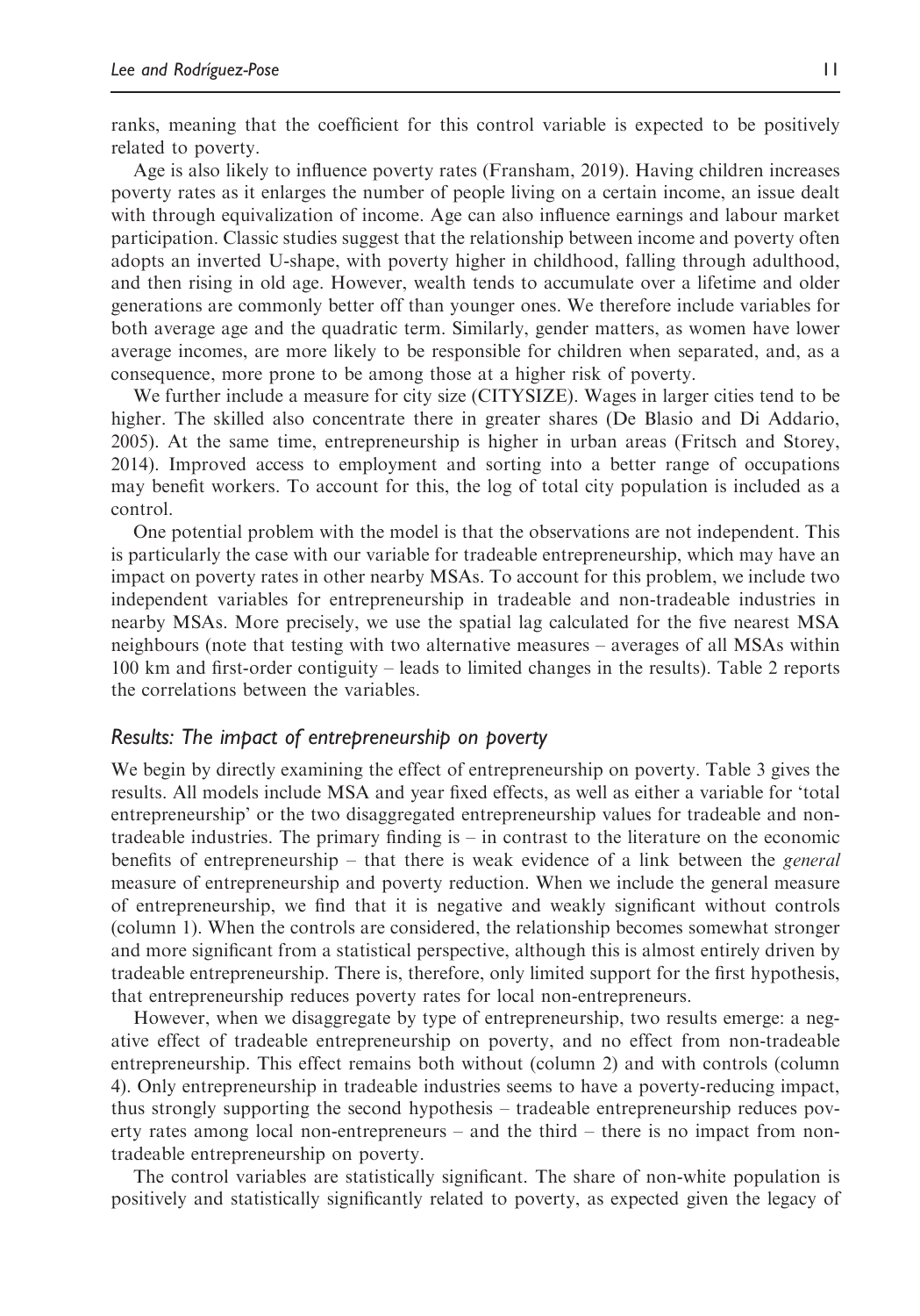|             | Variable                                      |             | $\widehat{c}$        | $\widehat{\mathcal{C}}$                                                                                                    | $\widehat{\mathbf{f}}$                            | $\widetilde{\Theta}$ | $\circledcirc$ | $\in$       | @           | $\widehat{\mathfrak{G}}$ | $\frac{1}{2}$ | $\widehat{=}$ | (12)                                                 | $\begin{pmatrix} 1 & 3 \\ 1 & 2 \end{pmatrix}$ | (14) | (15)     |
|-------------|-----------------------------------------------|-------------|----------------------|----------------------------------------------------------------------------------------------------------------------------|---------------------------------------------------|----------------------|----------------|-------------|-------------|--------------------------|---------------|---------------|------------------------------------------------------|------------------------------------------------|------|----------|
|             | Total entrepreneurship (%)                    |             |                      |                                                                                                                            |                                                   |                      |                |             |             |                          |               |               |                                                      |                                                |      |          |
|             | Tradeable entrepreneurship<br>$\mathcal{E}$   | 0.911***    |                      |                                                                                                                            |                                                   |                      |                |             |             |                          |               |               |                                                      |                                                |      |          |
|             | Non-Tradeable entrepre-                       | $0.863***$  | $0.579***$           |                                                                                                                            |                                                   |                      |                |             |             |                          |               |               |                                                      |                                                |      |          |
|             | neurship (%)                                  |             |                      |                                                                                                                            |                                                   |                      |                |             |             |                          |               |               |                                                      |                                                |      |          |
| 4           | Households in poverty (%)                     | $-0.379***$ | $-0.371***-0.297***$ |                                                                                                                            |                                                   |                      |                |             |             |                          |               |               |                                                      |                                                |      |          |
|             | Households with income                        | $-0.370***$ | $-0.374***-0.274***$ |                                                                                                                            | $0.954***$                                        |                      |                |             |             |                          |               |               |                                                      |                                                |      |          |
|             | <150% of the poverty<br>line (%)              |             |                      |                                                                                                                            |                                                   |                      |                |             |             |                          |               |               |                                                      |                                                |      |          |
|             |                                               |             |                      |                                                                                                                            |                                                   |                      |                |             |             |                          |               |               |                                                      |                                                |      |          |
| o           | <200% of the poverty<br>Households in poverty | $-0.344***$ | $-0.355***-0.246***$ |                                                                                                                            | $0.895***$                                        | $0.976***$           |                |             |             |                          |               |               |                                                      |                                                |      |          |
|             | line (%)                                      |             |                      |                                                                                                                            |                                                   |                      |                |             |             |                          |               |               |                                                      |                                                |      |          |
|             | Instrumental: share of entre-                 | $0.524***$  | $0.497***$           |                                                                                                                            |                                                   |                      |                |             |             |                          |               |               |                                                      |                                                |      |          |
|             | preneurs aged 65+ with                        |             |                      |                                                                                                                            |                                                   |                      |                |             |             |                          |               |               |                                                      |                                                |      |          |
|             | resident children, 2000                       |             |                      |                                                                                                                            |                                                   |                      |                |             |             |                          |               |               |                                                      |                                                |      |          |
| $\infty$    | Log wage - non-tradeable                      | $0.146***$  | $0.162***$           |                                                                                                                            | <sub>****</sub> 6f\$+0− → *****L1E.0− → ****060.0 |                      | $-0.522***$    | $0.059***$  |             |                          |               |               |                                                      |                                                |      |          |
|             | Log wage - tradeable                          | $0.140***$  | $0.180***$           | $0.057***$                                                                                                                 | $-0.415*** -0.55***$                              |                      | $-0.637***$    | $0.051***$  | $0.744***$  |                          |               |               |                                                      |                                                |      |          |
| $\subseteq$ | Log wage                                      | $0.136***$  | $0.170***$           | $0.061***$                                                                                                                 | $-0.389***$                                       | $-0.528***$          | $-0.616***$    | $0.054***$  | $0.916***$  | $0.935***$               |               |               |                                                      |                                                |      |          |
|             | II Employment rate (%)                        | $0.149***$  | $0.173***$           | $0.082***$                                                                                                                 | $-0.56$  ***                                      | $-0.655***$          | $-0.683***$    | $0.036*$    | $0.268***$  | $0.447***$               | $0.344***$    |               |                                                      |                                                |      |          |
|             | 12 Male (%)                                   | $-0.141***$ | $-0.096***$          | $-0.161***$                                                                                                                | $0.163***$                                        | $0.096***$           | $0.067***$     | $-0.052***$ | 0.029       | $-0.049*2$               | 0.021         | $-0.01$       |                                                      |                                                |      |          |
|             | 13 Not US born (%)                            | $0.111***$  | $0.118***$           | $0.075***$                                                                                                                 | $-0.016$                                          | 0.001                | $-0.025$       | $0.192***$  | $0.293***$  | $0.146***$               | $0.248***$    | $-0.143***$   | $0.189***$                                           |                                                |      |          |
|             | 14 Non-white (%)                              | $-0.094***$ | $-0.088***$          | $-0.078***$                                                                                                                | $0.085***$                                        | $0.072***$           | $0.033*$       | $-0.051***$ | $0.247***$  | $0.199***$               | $0.249***$    | $-0.178***$   | $-0.10357$ *** $\sim$                                |                                                |      |          |
|             | 15 Population (%)                             | $0.148***$  | $0.157***$           | $0.101***$                                                                                                                 | $-0.336***$                                       | $-0.376***$          | $-0.409***$    | 0.001       | $0.512***$  | $0.552***$               | $0.560***$    |               | $0.213***$<br>$0.091***$<br>$0.417***$<br>$0.358***$ |                                                |      |          |
|             | 16 Unemployment (%)                           | $0.098***$  | $-0.118***$          | $-0.049***$                                                                                                                | $0.199***$                                        | $0.286***$           | $0.316***$     | $-0.042**$  | $-0.077***$ | $-0.255***$              | $-0.130***$   | $-0.664***$   | $-0.040*$                                            | $0.147***$ 0.179***                            |      | $-0.022$ |
|             | Nata: Obcamationa: 1999 motionalitan          |             |                      | the local organ vacuum combinations assumed as a computation of the state of the state of the state of the state of $\sim$ |                                                   |                      |                |             |             |                          |               |               |                                                      |                                                |      |          |

Table 2. Correlation table. Table 2. Correlation table.

 $\beta_{\rm p} < 0.0$  l ,  $\gamma_{\rm sp} < 0.05$ ,  $\gamma_{\rm p} < 0.1$  . Note: Observations: 2888 metropolitan statistical area–year combinations.  $^{*}\!\!*\,^*\!p \sim 0.01, \,^{*\!*\!*\!*}p \sim 0.01, \,^{*\!*\!*\!*}p \sim 0.1.$ Note: Observations: 2888 metropolitan statistical area-year combinations.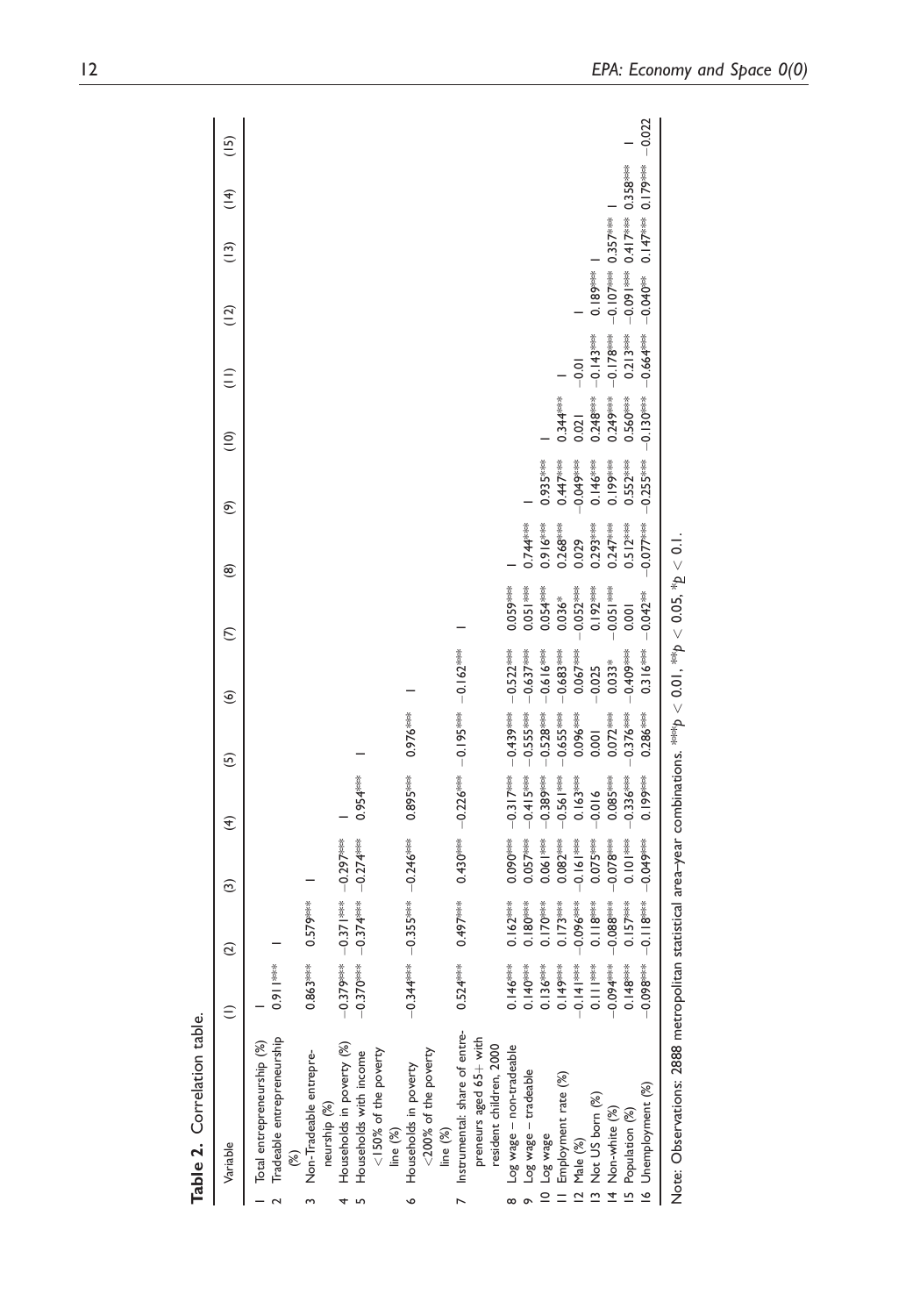| Dependent variable: percentage of households                |                         |                         |                         |                         |
|-------------------------------------------------------------|-------------------------|-------------------------|-------------------------|-------------------------|
| in poverty                                                  | (1)                     | (2)                     | (3)                     | (4)                     |
| Entrepreneurship $-$ total (%)                              | $-0.136*$<br>(0.0750)   |                         | $-0.156**$<br>(0.0797)  |                         |
| Entrepreneurship – tradeable $(\%)$                         |                         | $-0.255**$<br>(0.126)   |                         | $-0.219**$<br>(0.101)   |
| Entrepreneurship - non-tradeable (%)                        |                         | $-0.0161$<br>(0.100)    |                         | $-0.0908$<br>(0.137)    |
| Entrepreneurship – total, spatially<br>weighted (%)         |                         |                         | $0.323*$<br>(0.163)     |                         |
| Entrepreneurship - tradeable, spatially<br>weighted (%)     |                         |                         |                         | $0.503*$<br>(0.269)     |
| Entrepreneurship - non-tradeable,<br>spatially weighted (%) |                         |                         |                         | 0.126<br>(0.189)        |
| Male $(\%)$                                                 |                         |                         | $0.301**$<br>(0.119)    | $0.307**$<br>(0.119)    |
| Not US born (%)                                             |                         |                         | $-0.0611$<br>(0.0449)   | $-0.0602$<br>(0.0451)   |
| Non-white (%)                                               |                         |                         | $0.0449***$<br>(0.0161) | $0.0444**$<br>(0.0162)  |
| Population (In)                                             |                         |                         | $-0.0641$<br>(0.0445)   | $-0.0641$<br>(0.0443)   |
| High-skill (%)                                              |                         |                         | $-0.174***$<br>(0.0387) | $-0.174***$<br>(0.0389) |
| Mid-skill (%)                                               |                         |                         | $-0.0379$<br>(0.0340)   | $-0.0381$<br>(0.0344)   |
| Employment rate (%)                                         |                         |                         | $-0.365***$<br>(0.0471) | $-0.363***$<br>(0.0472) |
| Constant                                                    | $0.144***$<br>(0.00437) | $0.144***$<br>(0.00435) | $1.132*$<br>(0.608)     | $1.129*$<br>(0.604)     |
| Year dummies                                                | Yes                     | Yes                     | Yes                     | Yes                     |
| Metropolitan statistical area<br>R-squared                  | 290<br>0.531            | 290<br>0.532            | 290<br>0.605            | 290<br>0.606            |

Note: Estimated as metropolitan statistical area fixed effects models with robust standard errors (in parentheses). \*\*\*p  $< 0.01$ , \*\*p  $< 0.05$ , \*p  $< 0.1$ .

discrimination faced by these groups. In contrast, migration – which includes migrants from both Latin America and other more affluent parts of the world – does not seem to matter. Skills are extremely important and the share of high-skilled workers is negatively associated with poverty rates. As expected, higher employment is associated with reduced poverty. But the share of males in the population is also connected with higher poverty. We suggest this is because MSAs with larger male populations are often small and reliant on low-wage manufacturing or extractive industries.

The poverty variable we considered in Table 3 is useful, in that it reflects the incomes of those at the bottom, but limited in that it is a somewhat arbitrary line rather than a continuous variable. This may mean that entrepreneurship increases income just about the poverty line, but does not address the share of households in poverty. To tackle this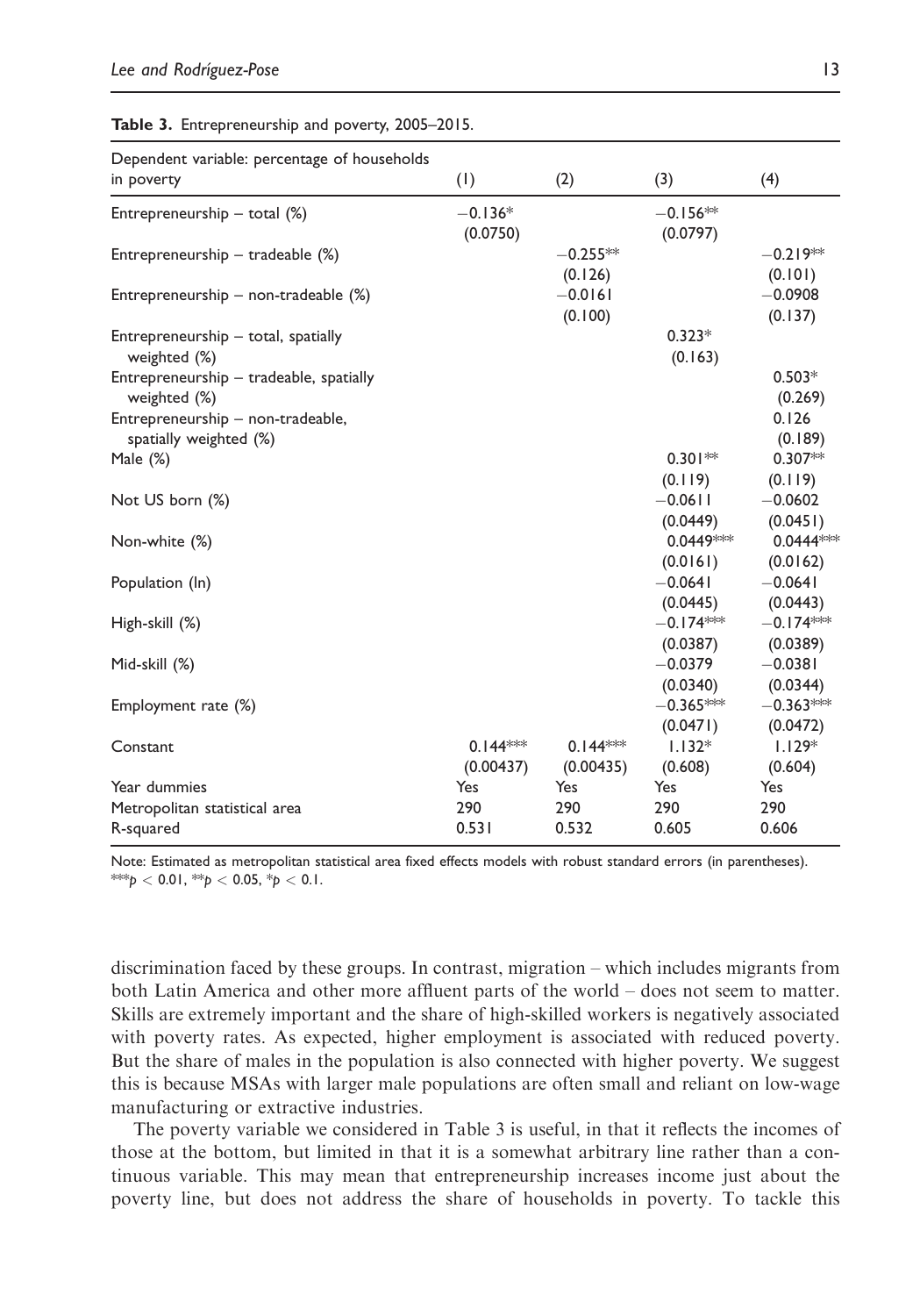problem, Figure 3 presents the impact of tradeable and non-tradeable entrepreneurship on the share of the population at different percentages from the poverty line. Essentially, each dot represents the coefficient for either tradeable or non-tradeable entrepreneurship given in column 4 of Table 3. Instead of the standard poverty line, we use alternative poverty lines, which range between 70% and 200% of the existing poverty line (with 100% being the actual poverty line). The top panel gives results for non-tradeable entrepreneurship, and – while each coefficient is negatively related to poverty – the results are so close to zero as to be indistinguishable. One interpretation here is that this is the 'wrong type of entrepreneurship' documented by Mueller et al. (2008), among others. By engaging in non-tradeable sectors, entrepreneurs are simply dividing up existing local markets, potentially costing income for other local workers, meaning that this type of entrepreneurship represents a zero-sum game.

The panorama for tradeable entrepreneurship is depicted in the lower half of Figure 3 and is a more positive one. The coefficient is negative and statistically significant at incomes just around the poverty line and above – the impact is largest at household incomes of around 150–160% of the poverty line. This implies that, while entrepreneurship reduces poverty, this reduction is most effective at a level considerably higher than the official poverty line. Hence, entrepreneurship in tradeable sectors may actually be increasing the gap between the poorest and mid-income earners. Existing studies show a job creation effect from entrepreneurship (Fritsch, 2013). This may be most successful in bidding up wages for mid-skilled workers, rather than extending the benefits to the most disadvantaged, who are further down the queue.



Figure 3. Coefficient plots: Entrepreneurship and different poverty rates.

Note: The graph gives point estimates (dots) with 95% confidence intervals (line) of coefficient for entrepreneurship (non-tradeable and tradeable) for regressions where dependent variable is the percentage of the population below each poverty line. Controls include all those included in Table 2, year dummies and city fixed effects. Sample: 290 metropolitan statistical areas.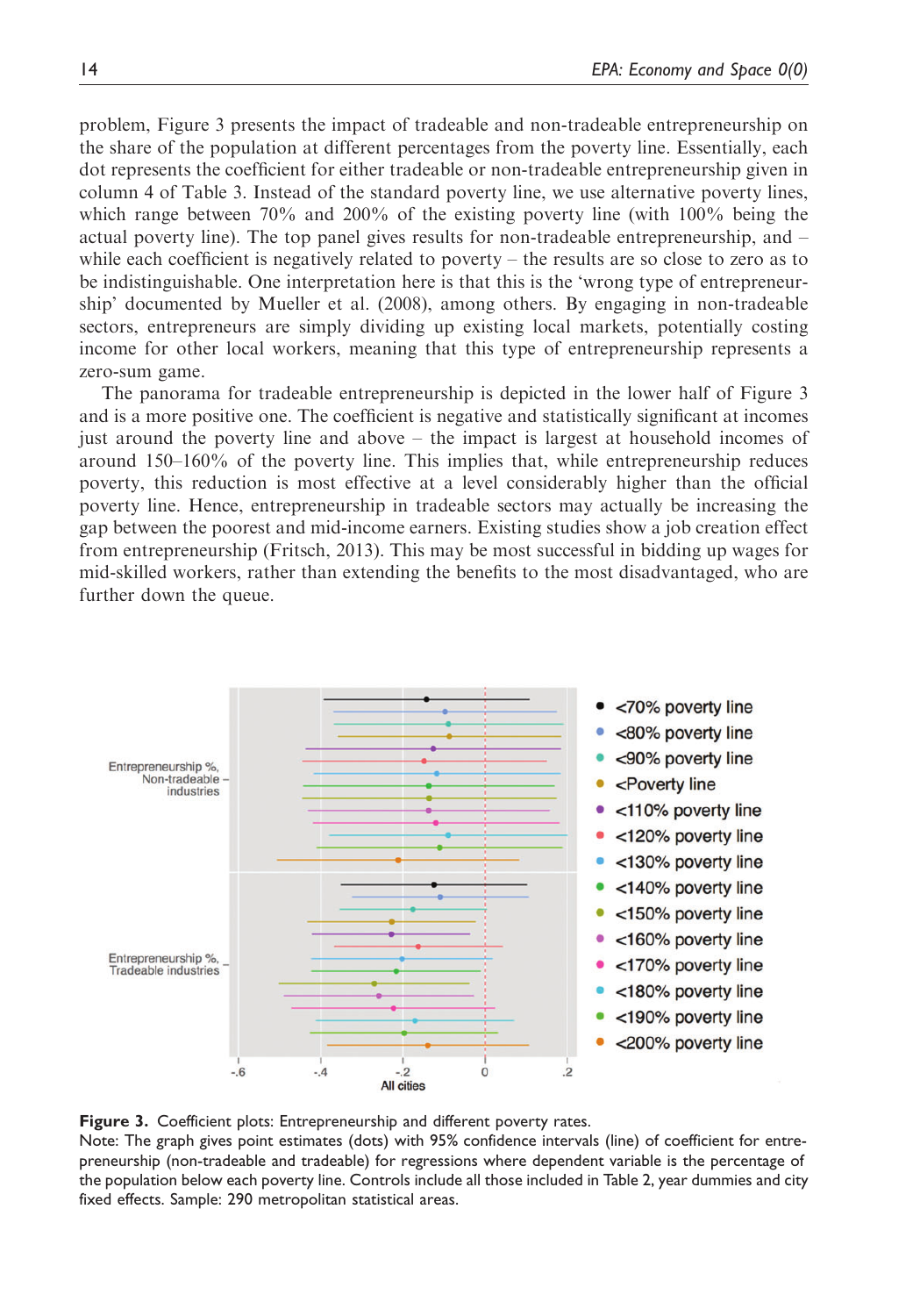#### Instrumental variable analysis

The principal challenge to these results is causality. In particular, we do not know whether the experience of poverty or unemployment affects the type or quantity of entrepreneurship in a local area. For example, in situations of weak labour market demand, workers may set up non-tradeable firms as necessity entrepreneurs rather than face unemployment. We meet two further problems. First, it is hard to find time-variant instruments for panel regression models, pushing us to instead estimate models using the cross-section for 2015. Second, we should preferably find instruments for both tradeable and non-tradeable entrepreneurship.

Our chosen instrument builds on a common finding in the entrepreneurship literature: that the children (or grandchildren) of entrepreneurs are more likely to become entrepreneurs than the children of non-entrepreneurs (see Aldrich and Cliff, 2003; Cowling et al., 2004; Laspita et al., 2012; Lindquist et al., 2015; Parker, 2018). The correlation between parental entrepreneurship status and later entrepreneurial outcomes has been found in a 'substantial number of studies' (Laspita et al., 2012: 414). For example, Lindquist et al. (2015) indicate that parental entrepreneurship increases the probability of a child becoming an entrepreneur by about 60%. The effect may be due to parents being role models and passing on values, skills or knowledge to their children; inter-generational transfer of financial resources; or even inherited psychological factors (Laspita et al., 2012).

The instrument needs to successfully identify present-day entrepreneurship, but only operate through its effect on entrepreneurship now, not its impact on poverty. Following this logic, the instrument represents the share of the population in 2000 who fulfil the conditions of being (a) working in their own company but incorporated in either tradeables or non-tradeables; (b) having a resident child (we are not able to observe non-resident children); and (c) being at or over the age of  $65<sup>3</sup>$ . This final condition is important as the great majority of the cohort considered would have left the labour market by 2015. This implies that the instrument satisfies the criteria that its impact on poverty in 2015 comes through entrepreneurship in 2015. We then estimate a cross-sectional instrumental variable (IV) regression where the dependent variable is the city poverty rate in 2015, instrumenting either tradeable or non-tradeable entrepreneurship. The obvious objection is that there may be more entrepreneurs in areas with stronger economies, with this economic success lingering and affecting poverty outcomes now. To address this problem, a control variable for both the employment rate in 2015 and the unemployment rate in 2000 is included (and we also experiment with a 'correction' to earlier entrepreneurship rates on the basis of past unemployment rates, with very similar results). This exercise corroborates that the impact we identify is not through the long-term legacy of past economic conditions, but through the effect on entrepreneurship. As the 2000 ACS boundaries do not fully match those for 2015, we estimate this regression in 229 cities.

The results of the IV analysis are given in Table 4. We first note that unemployment in 2000 is positively associated with poverty in all regressions, even in models controlling for current employment rates. Column 1 presents the ordinary least squares (OLS) results and shows that, as expected, in a simple cross-section tradeable entrepreneurship is associated with lower poverty. The IV results are presented in columns 2–6. They generally support our panel results. The instrument performs well in first-stage tests, and the F-test is well over accepted levels.<sup>4</sup> In all regressions, the coefficient for tradeable entrepreneurship is statistically significant and negative. Non-tradeable entrepreneurship is disconnected to poverty reduction: the coefficient is negative in column 1 but statistically insignificant, while it is positive and insignificant in columns 2–6. Overall, the results suggest that poverty reduction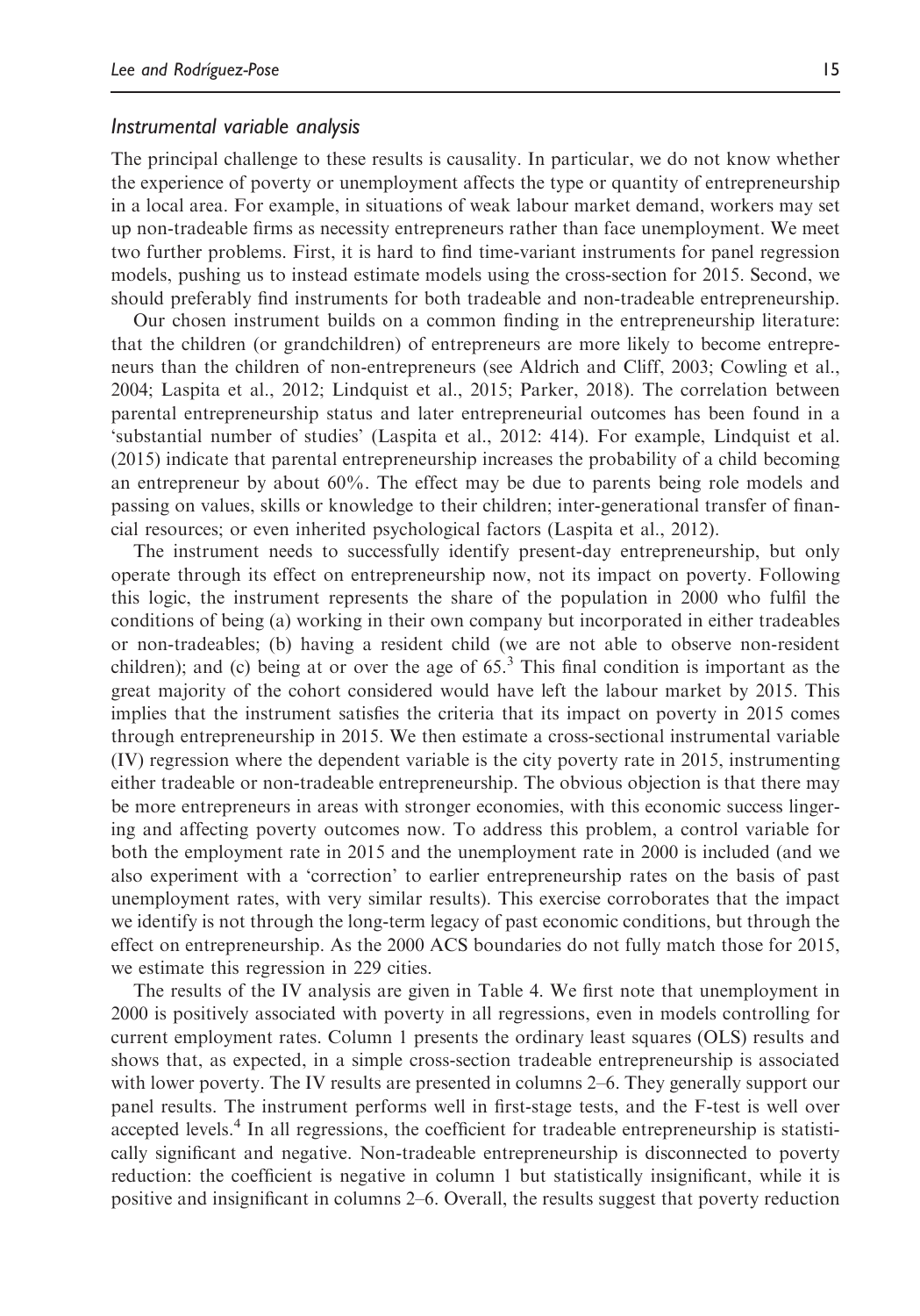| $\widehat{=}$                                                                   |               | $\widehat{\alpha}$          | ම                                       | $\widehat{\mathfrak{t}}$ | ල                         | $\circledast$           |
|---------------------------------------------------------------------------------|---------------|-----------------------------|-----------------------------------------|--------------------------|---------------------------|-------------------------|
|                                                                                 |               |                             |                                         |                          | Households with           | Households with incomes |
|                                                                                 | Households in | Households in Households in |                                         | Households in            | incomes $\langle$ 150% of | $<$ 200% of the         |
| Dependent variable:                                                             | poverty (%)   | poverty (%)                 | poverty (%)                             | poverty (%)              | the poverty line (%)      | poverty line (%)        |
| STO<br>Model specification                                                      |               | $N - tradable$              | $N$ – non-tradeable $N$ – tradeable $+$ |                          | $N -$ tradeable $+$       | $N - \text{tradeabe} +$ |
|                                                                                 |               | $rac{y}{\sqrt{2}}$          | $\sum_{i=1}^{n}$                        | non-tradeable            | non-tradeable             | non-tradeable           |
| Entrepreneurship - tradeable (%)                                                | $-1.556***$   | -5.995*                     | $-5.066**$                              | $-5.162**$               | $5.978**$                 | 5.294**                 |
| (0.541)                                                                         |               | (3.496)                     | (2.368)                                 | (2.306)                  |                           | $(2.574)$<br>$1.327$    |
| Entrepreneurship - non-tradeable (%)                                            | $-0.586$      | 1.677                       | 1.126                                   | $\overline{173}$         | $(2.361)$<br>$1.657$      |                         |
| (0.506)                                                                         |               | (2.033)                     | (1.278)                                 | (1.247)                  | (1.257)                   | (1.315)                 |
| Unemployment in 2000 (%)                                                        | $0.454***$    | $0.797***$                  | $0.443***$                              | $0.443***$               | $0.402***$                | $0.421***$              |
| (0.102)                                                                         |               | (0.164)                     | (0.110)                                 | (0.110)                  | (0.114)                   | (0.128)                 |
| First stage                                                                     |               |                             |                                         |                          |                           |                         |
| Instrument is percentage of entrepreneurs aged 50+ with resident children, 2000 |               |                             |                                         |                          |                           |                         |
| Tradeable industries                                                            |               | $4.167***$                  |                                         | $3.765***$               | $3.765***$                | $3.765***$              |
|                                                                                 |               | (1.044)                     |                                         | (690.1)                  | (1.069)                   | (1.069)                 |
| Non-tradeable industries                                                        |               |                             | 4.705***                                | 1.452                    | <b>452</b>                | 1.452                   |
|                                                                                 |               |                             | (1.476)                                 | $(1.252)$<br>229         | (1.252)                   | (1.252)                 |
| 229<br>Observations                                                             |               | 229                         | 229                                     |                          | 229                       | 229                     |
| 0.605<br>R-squared                                                              |               | 0.231                       | 0.535                                   | 0.531                    | 0.569                     | 0.637                   |
| F-test                                                                          |               | <b>17.25</b>                | 92.95<br>12.48                          | 90.03                    | 65.59<br>8.592            | 93.53<br>8.592          |
| KP-Wald test                                                                    |               | 12.48                       |                                         | 15.92                    |                           |                         |
| yes<br>Controls                                                                 |               | yes                         | Yes                                     | Yes                      | Yes                       | yes                     |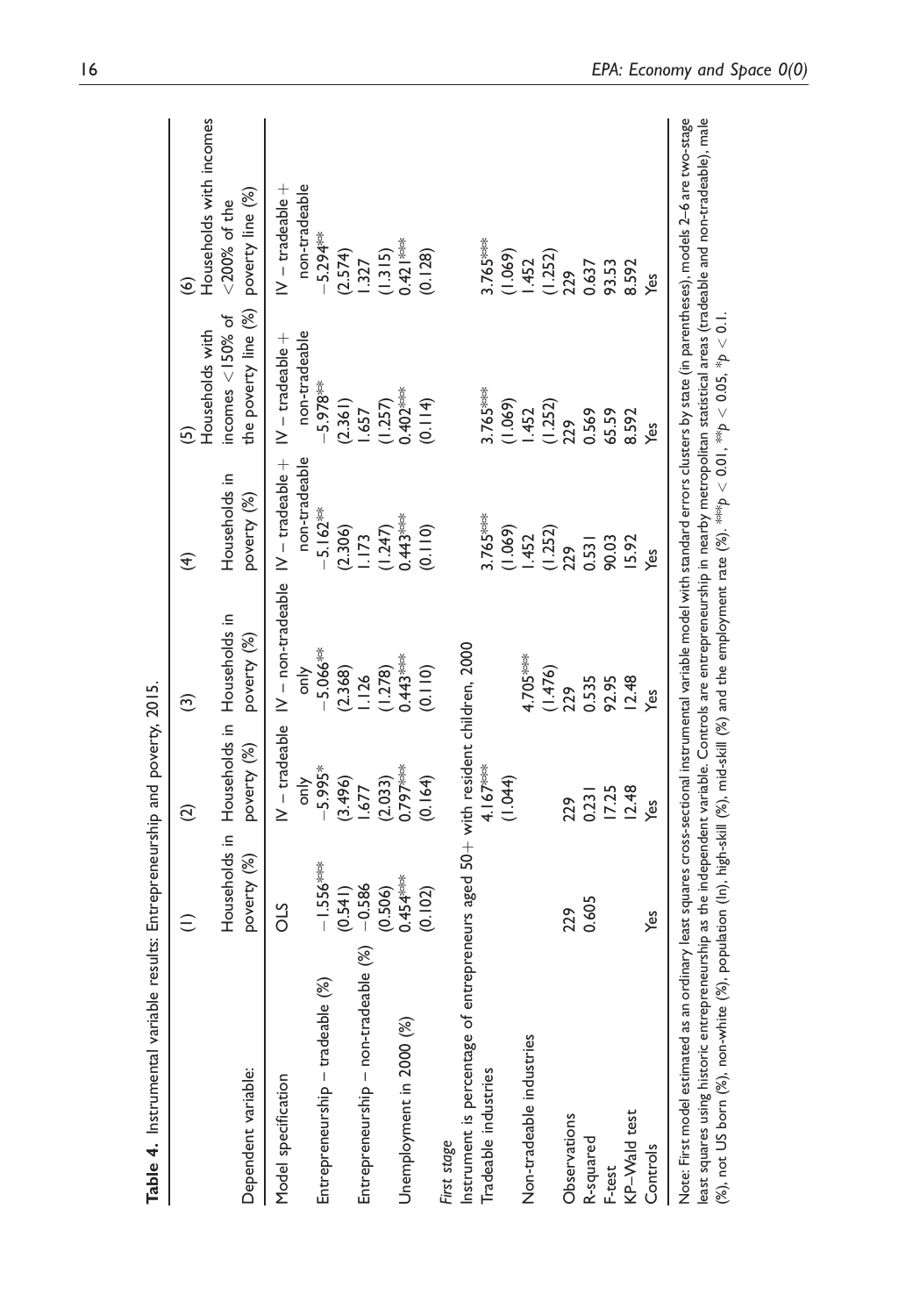is not driven by initial economic conditions stimulating entrepreneurship, but rather that tradeable entrepreneurship has a causal impact on reducing poverty.

## The labour market impact of entrepreneurship

To test the extent to which poverty reduction is driven by job creation or increased wages, and how this is felt by different groups, we next consider the wider labour market impact of entrepreneurship. Table 5 presents the results of the panel regression model where earnings by group is the dependent variable. The first line of each panel gives results for tradeable entrepreneurship, the second for non-tradeables. Overall, we find a positive effect from both kinds on earnings (column 1), although the effect is stronger and larger for tradeables. This suggests the presence of economic benefits from entrepreneurship, although they may either be too small or not reach the right people to reduce poverty. We replicate these results in columns 2 and 3, considering wage income in tradeable and non-tradeable sectors respectively. The primary motivation here is to see if non-tradeable sectors reduce incomes for workers in that same sector if, for example, new firms are simply saturating existing markets. This does not seem to be the case – both types of entrepreneurship are connected with positive wages in the sectors in which workers are employed. However, there is no evidence of benefits spilling over from one into another.

Next, we assess the benefits by skill group, considering (a) low-skilled workers with less than high-school diploma; (b) mid-skilled, those with less than a Bachelor's degree; and (c) high-skilled workers with a Bachelor's degree or above. Here, the results are more nuanced. Tradeable entrepreneurship has a positive effect in all three skill groups, but the effect is only statistically significant for the mid- and, to a lesser extent, high-skilled levels. This supports the observation in Figure 3 that the effect of tradeable entrepreneurship is largest at the mid-levels. The results for non-tradeables are less clear. The coefficients for low- and middle-skilled workers are not statistically significant. By contrast, a positive, large and statistically significant association with the earnings of high-skilled workers is found. The causality behind this final effect may actually be the reverse, as areas with affluent skilled workers create opportunities for non-tradeable entrepreneurship in shops and restaurants.

Finally, to test whether workers are entering the labour market, Table 6 investigates the relationship between entrepreneurship and unemployment and employment rates for different groups. We consider both unemployment and employment rates as unemployment may be biased by policies that potentially influence labour market entry. In contrast to the results

| Dependent variable | (1)<br>Earnings<br>(ln) | (2)<br>Earnings $-$<br>tradeable<br>sectors (ln) | (3)<br>Earnings $-$<br>non-tradeables<br>$(\ln)$ | (4)<br>Earnings $-$<br>low-skill<br>$(\ln)$ | (5)<br>Earnings $-$<br>mid-skill<br>$(\ln)$ | (6)<br>Earnings -<br>high-skill<br>$(\ln)$ |
|--------------------|-------------------------|--------------------------------------------------|--------------------------------------------------|---------------------------------------------|---------------------------------------------|--------------------------------------------|
| Entrepreneurship - | $1.385***$              | $2.614***$                                       | 0.442                                            | 1.254                                       | $1.610***$                                  | $0.872*$                                   |
| tradeable (%)      | (0.277)                 | (0.458)                                          | (0.308)                                          | (0.867)                                     | (0.325)                                     | (0.507)                                    |
| Entrepreneurship - | $0.745*$                | $-0.253$                                         | $1.533***$                                       | 1.119                                       | 0.363                                       | $1.295**$                                  |
| non-tradeable (%)  | (0.379)                 | (0.471)                                          | (0.376)                                          | (0.779)                                     | (0.299)                                     | (0.580)                                    |
| R-squared          | 0.632                   | 0.512                                            | 0.503                                            | 0.121                                       | 0.429                                       | 0.368                                      |

Table 5. The impact of entrepreneurship on earnings by sector and skill group.

Note: All models include 290 metropolitan statistical areas, 2888 observations. Estimated as fixed effects models with robust standard errors (in parentheses). Controls: male (%), not US born (%), non-white (%), population (ln), high-skill (%), mid-skill (%), employment rate (%) and year dummies. \*\*\* $p < 0.01$ , \*\* $p < 0.05$ , \* $p < 0.1$ .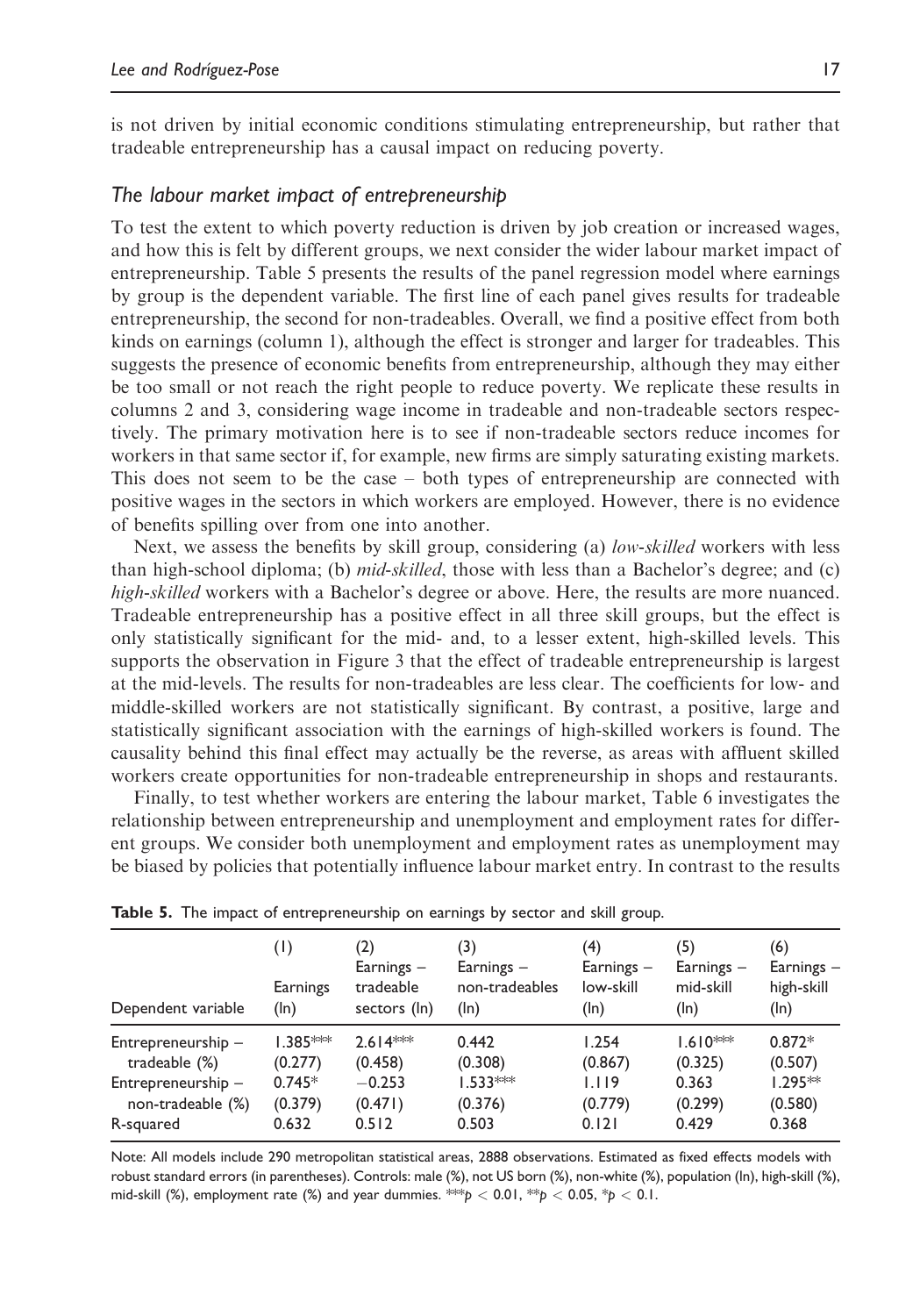|                                   | Unemployment (%) |          |          |                                           | Employment (%) |           |                            |                   |
|-----------------------------------|------------------|----------|----------|-------------------------------------------|----------------|-----------|----------------------------|-------------------|
| Dependent variable<br>Skill group | (1)<br>All       | (2)      | (3)      | (4)<br>Low-skill Mid-skill High-skill All | (5)            | (6)       | (7)<br>Low-skill Mid-skill | (8)<br>High-skill |
| Entrepreneurship $-$              | $-0.156$         | $-0.229$ | $-0.155$ | $-0.138**$                                | 0.127          | $-0.0335$ | 0.163                      | 0.0263            |
| tradeable (%)                     | (0.113)          | (0.298)  | (0.126)  | (0.0646)                                  | (0.130)        | (0.300)   | (0.147)                    | (0.111)           |
| Entrepreneurship $-$              | 0.0748           | 0.0320   | 0.149    | $-0.0112$                                 | $-0.0573$      | $-0.0510$ | $-0.0537$                  | $-0.290$          |
| non-tradeable (%)                 | (0.128)          | (0.391)  | (0.120)  | (0.0997)                                  | (0.0930)       | (0.244)   | (0.112)                    | (0.204)           |
| R-squared                         | 0.579            | 0.263    | 0.566    | 0.240                                     | 0.480          | 0.303     | 0.509                      | 0.080             |

Table 6. The impact of entrepreneurship on employment by skill group.

Note: All models include 290 metropolitan statistical areas, 2888 observations. Estimated as fixed effects models with robust standard errors (in parentheses). Controls: male (%), not US born (%), non-white (%), population (ln), high-skill (%), mid-skill (%) and year dummies.  $**p < 0.01$ ,  $**p < 0.05$ ,  $*p < 0.1$ .

for wages, there is no relationship here – the only statistically significant relationship is between tradeable entrepreneurship and unemployment for high-skilled workers. In short, the benefits of entrepreneurship noted in Table 3 seem to be going to the existing workers, rather than providing new jobs for those outside employment (see also Gerritse and Rodríguez-Pose, 2018).

## **Conclusions**

Policy-makers see entrepreneurship as a cornerstone in the fight against poverty. Yet, despite a wide literature on entrepreneurship, research has 'paid scant attention to poverty' (Bruton et al., 2013: 684), and that which has generally focuses on the impact on the entrepreneur themselves (Frankish et al., 2014). This paper has considered the wider impact of entrepreneurship on poverty using a dataset of 290 US cities for the period 2005–2015. We hypothesized that some sorts of productive entrepreneurship are more important than others for poverty reduction. Accordingly, we have distinguished between tradeable and non-tradeable entrepreneurship. We expected entrepreneurship in tradeables to have positive local multipliers, while non-tradeable entrepreneurship could contribute to saturate local markets and reduce incomes for some. The poverty-reducing effect of entrepreneurship would also differ by local area.

Our main result is that while entrepreneurship itself does not reduce poverty, entrepreneurship in tradeable sectors does. This reflects both export base theory, which stresses the importance of tradeable sectors in regional growth, and that in entrepreneurship, which has highlighted the importance of viewing entrepreneurship as a diverse phenomenon that includes both productive and marginal firms (Nightingale and Coad, 2013). It also highlights the problems of considering entrepreneurship as a homogeneous activity. Research on the economic geography of entrepreneurship has often simply focused on the quantity rather than the type of new firm starts. Our paper joins those suggesting a more nuanced view is appropriate (Mason and Brown, 2013; Shane, 2009).

This finding has two major implications for policy-makers. First, economic development efforts should focus on the type of entrepreneurship rather than on its overall levels. The challenge here is that policy-makers generally find it hard to stimulate particular types of entrepreneurship, particularly in lagging regions (Greene et al., 2004). A second implication is that entrepreneurship policy can benefit disadvantaged groups even if it does not address them directly, but only if it is focused on specific sectors. One critique of past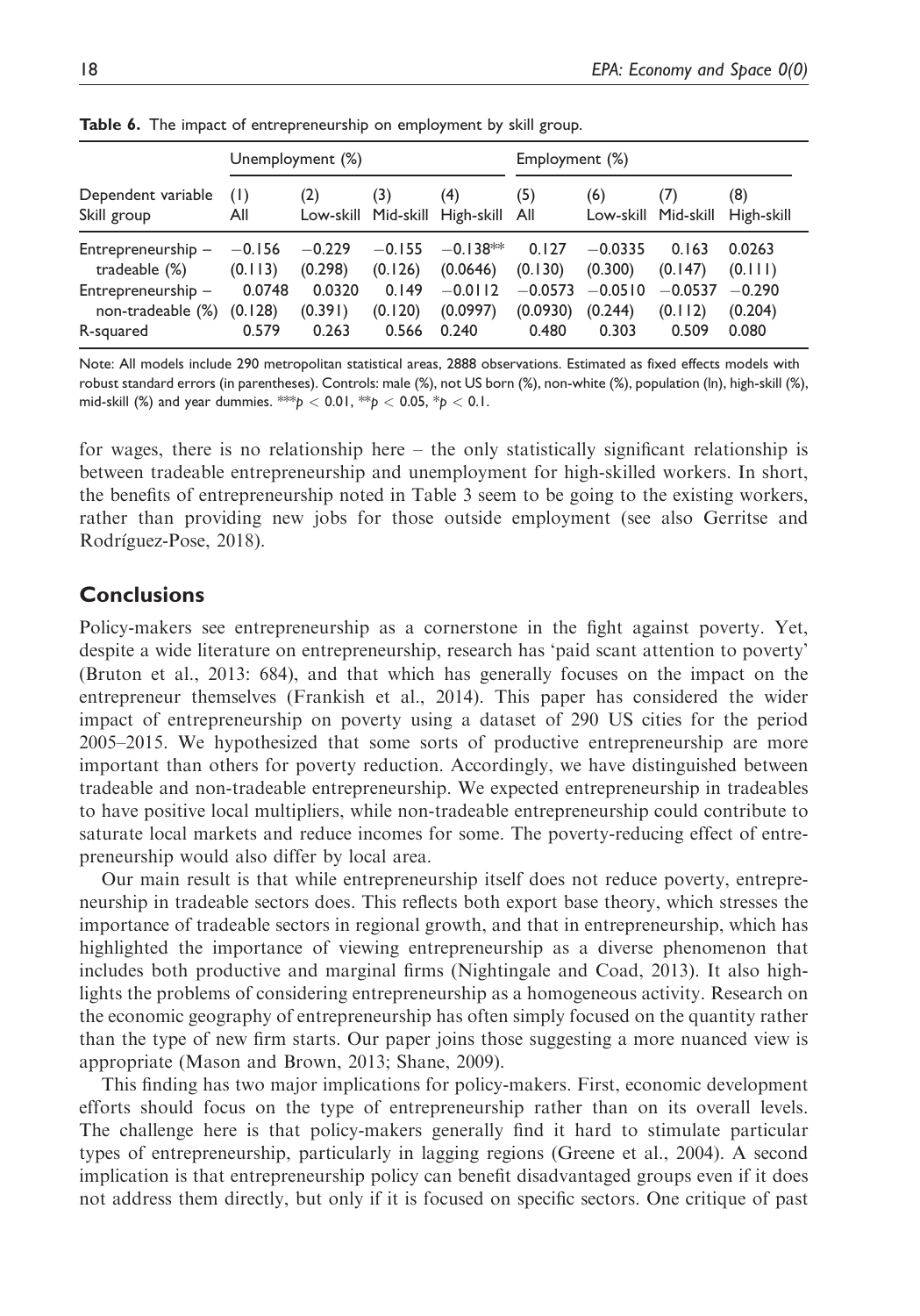policies, which have sought to use entrepreneurship to benefit disadvantaged groups, is that these groups seldom have the characteristics or resources to succeed in entrepreneurship (Frankish et al., 2014). Our research has highlighted that those in or near the poverty line do not have to be entrepreneurs themselves to benefit from entrepreneurship.

This research opens up some important avenues for future work. First, we use a nationallevel poverty line, which will hide variation in both local wages and prices. Addressing this issue may develop a better picture of poverty. There is also the need to disaggregate further entrepreneurship by sector and, in doing so, develop an improved picture at a local level. Second, we do not consider the real cost of living. Models, such as that developed by Moretti (2011), suggest that the benefits of entrepreneurship may be capitalized into land prices, thus reducing any wage benefits. This has been noted in advanced urban economies, such as that around the Bay Area (see Kemeny and Osman, 2018; Lee and Rodrıguez-Pose, 2016; Rodrıguez-Pose and Storper, 2020). Further work on the real benefits of entrepreneurship will have to consider this. Second, we pool individual-level data at the city level and, in doing so, ignore variation in individual incomes that may arise. Better individual or household longitudinal data would help investigate the channels through which benefits accrue to particular groups.

#### Acknowledgements

We would like to thank Enrico Vanino, Josh Siepel, Ross Brown, Ben Spigel and Marc Cowling for useful comments and suggestions.

#### Declaration of conflicting interests

The author(s) declared no potential conflicts of interest with respect to the research, authorship and/or publication of this article.

#### Funding

The author(s) received no financial support for the research, authorship and/or publication of this article.

#### ORCID iDs

Neil Lee **b** <https://orcid.org/0000-0002-4138-7163> Andrés Rodríguez-Pose D <https://orcid.org/0000-0002-8041-0856>

#### **Notes**

- 1. The other conventional choice, new firm births, is highly correlated with ours at the city level (correlation  $= 0.68$ ,  $p < 0.001$ ). Our indicator allows more detailed sectoral disaggregation.
- 2. We note that smaller cities enter and leave the panel, meaning that the data are not fully balanced. Basic testing for robustness of the results shows that dropping unbalanced observations leads to little change to the main results.
- 3. We also experimented with a number of other instruments, including Lee's (2017) use of historic state bankruptcy law, which does not pass first-stage tests, and Glaeser et al.'s (2015) distance to mines, which is unable to distinguish our sub-categories of entrepreneurship.
- 4. We report the Kleibergen–Paap F-statistic as these are better suited to robust standard errors.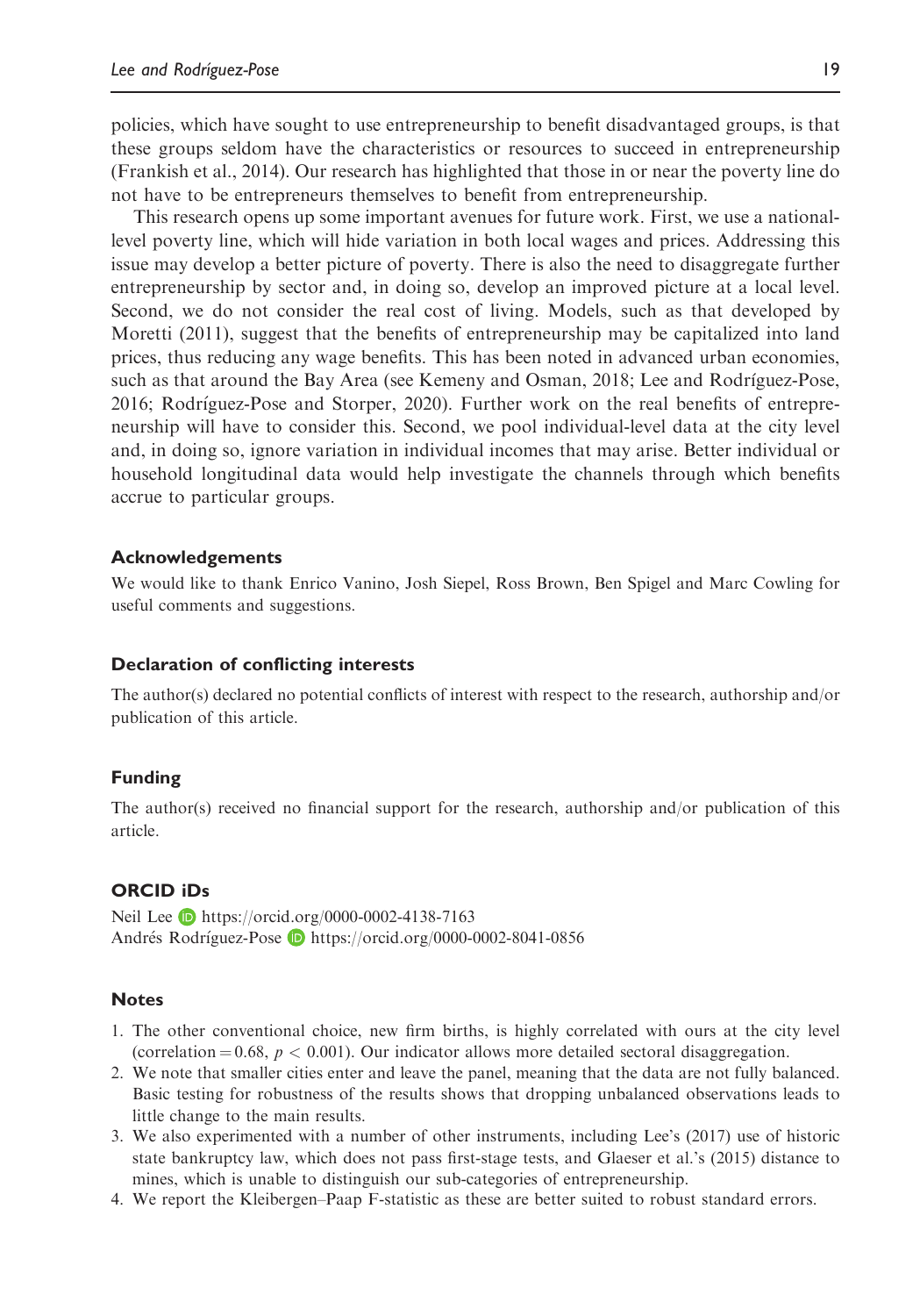#### **References**

- Acs Z and Storey D (2004) Introduction: Entrepreneurship and economic development. Regional Studies 38(8): 871–877.
- Aldrich HE and Cliff JE (2003) The pervasive effects of family on entrepreneurship: Toward a family embeddedness perspective. Journal of Business Venturing 18(5): 573–596.
- Andersson M and Larsson JP (2016) Local entrepreneurship clusters in cities. Journal of Economic Geography 16(1): 39–66.
- Baptista R, Escaria V and Madruga P (2008) Entrepreneurship, regional development and job creation: The case of Portugal. Small Business Economics 30: 49–58.
- Baumol WJ (1990) Entrepreneurship: Productive, unproductive, and destructive. Journal of Political Economy 98(5): 893–921.
- Block JH, Fisch CO and Van Praag M (2017) The Schumpeterian entrepreneur: A review of the empirical evidence on the antecedents, behaviour and consequences of innovative entrepreneurship. Industry and Innovation 24(1): 61–95.
- Bruton GD, Ketchen DJ and Ireland RD (2013) Entrepreneurship as a solution to poverty. Journal of Business Venturing 28(6): 683–689.
- Coad A, Daunfeldt SO, Johansson D, et al. (2014) Whom do high-growth firms hire? Industrial and Corporate Change 23(1): 293–327.
- Cowling M, Taylor M and Mitchell P (2004) Job creators. The Manchester School 72(5): 601–617.
- De Blasio G and Di Addario S (2005) Do workers benefit from industrial agglomeration? Journal of Regional Science 45(4): 797–827.
- Dejardin M and Fritsch M (2011) Entrepreneurial dynamics and regional growth. Small Business Economics 36(4): 377–382.
- Faggio G and Overman H (2014) The effect of public sector employment on local labour markets. Journal of Urban Economics 79: 91–107.
- Fotopoulos G and Storey DJ (2017) Persistence and change in interregional differences in entrepreneurship: England and Wales, 1921–2011. Environment and Planning A: Economy and Space 49(3): 670–702.
- Fowler CS and Kleit RG (2014) The effects of industrial clusters on the poverty rate. *Economic* Geography 90(2): 129–154.
- Frankish JS, Roberts RG, Coad A, et al. (2014) Is entrepreneurship a route out of deprivation? Regional Studies 48(6): 1090–1107.
- Fransham M (2019) Increasing evenness in the neighbourhood distribution of income poverty in England 2005–2014: Age differences and the influence of private rented housing. Environment and Planning A: Economy and Space 51(2): 403–419.
- Fritsch M (2013) New business formation and regional development: A survey and assessment of the evidence. Foundations and Trends in Entrepreneurship 9(3): 249–364.
- Fritsch M and Mueller P (2004) Effects of new business formation on regional development over time. Regional Studies 38(8): 961–975.
- Fritsch M and Noseleit F (2013) Investigating the anatomy of the employment effect of new business formation. Cambridge Journal of Economics 37(2): 349–377.
- Fritsch M and Schindele Y (2011) The contribution of new businesses to regional employment: An empirical analysis. *Economic Geography 87(2)*: 153–180.
- Fritsch M and Storey DJ (2014) Entrepreneurship in a regional context: Historical roots, recent developments and future challenges. Regional Studies 48(6): 939–954.
- Gerritse M and Rodríguez-Pose A (2018) Does federal contracting spur development? Federal contracts, income, output, and jobs in US cities. Journal of Urban Economics 107: 121–135.
- Giaoutzi M, Nijkamp P and Storey DJ (1988) Small is beautiful: The regional importance of smallscale activities. In: Giaoutzi M, Nijkamp P and Storey DJ (eds) Small and Medium Size Enterprises and Regional Development. London: Routledge, pp.1–20.
- Glaeser EL, Kerr SP and Kerr WR (2015) Entrepreneurship and urban growth: An empirical assessment with historical mines. Review of Economics and Statistics 97(2): 498–520.
- Greenberg MH (2009) It's time for a better poverty measure. Counterpoise 13(3/4): 21.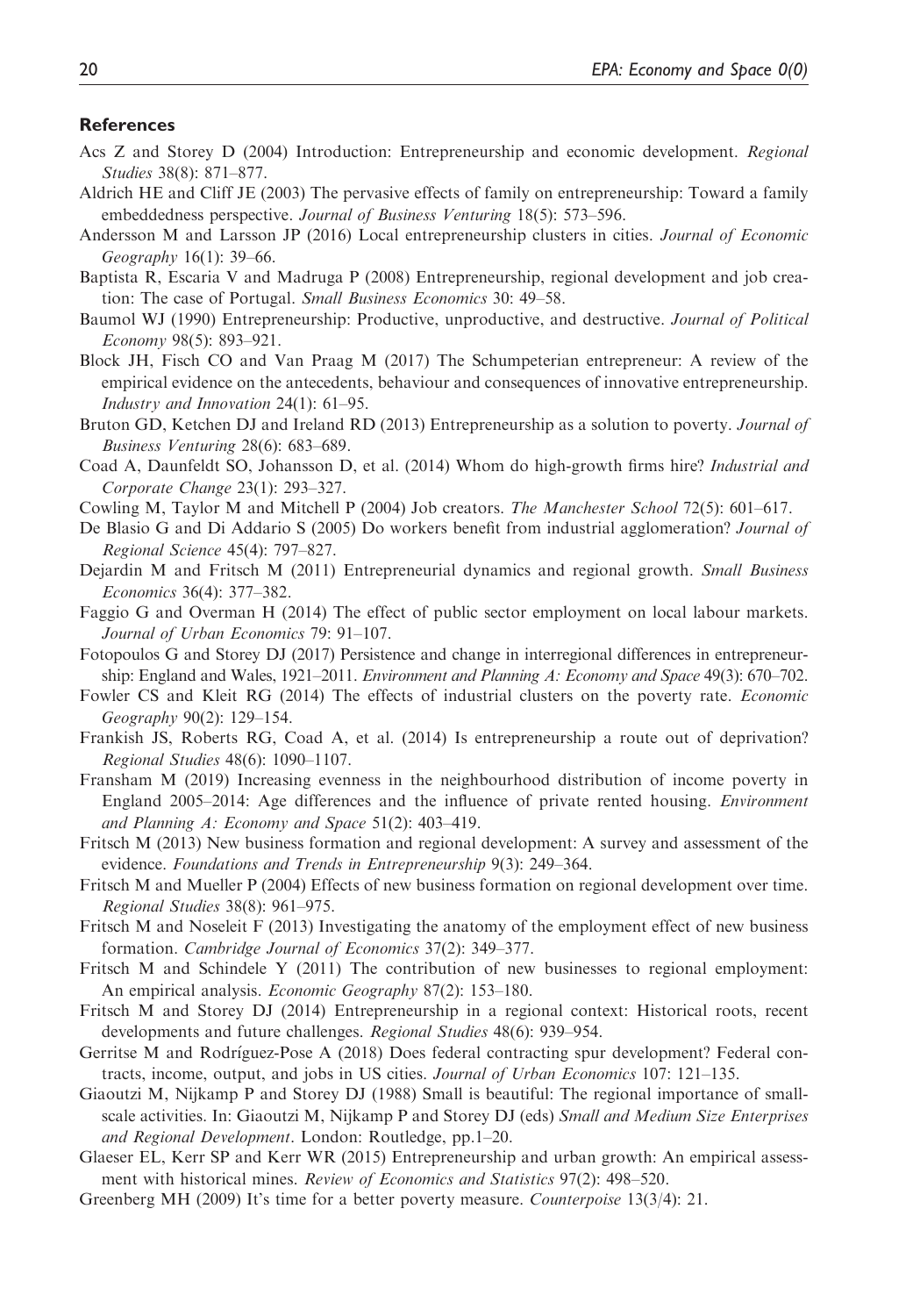- Greene FJ, Mole KF and Storey DJ (2004) Does more mean worse? Three decades of enterprise policy in the Tees Valley. Urban Studies 41(7): 1207–1228.
- Guzman J and Stern S (2015) Nowcasting and placecasting entrepreneurial quality and performance. Working Paper 20954, National Bureau of Economic Research, Cambridge, MA, USA.
- Hipple SF and Hammond LA (2016) Self-employment in the United States. Available at: [www.bls.](http://www.bls.gov/spotlight/2016/self-employment-in-the-united-states/pdf/self-employment-in-the-united-states.pdf) [gov/spotlight/2016/self-employment-in-the-united-states/pdf/self-employment-in-the-united-states.](http://www.bls.gov/spotlight/2016/self-employment-in-the-united-states/pdf/self-employment-in-the-united-states.pdf) [pdf](http://www.bls.gov/spotlight/2016/self-employment-in-the-united-states/pdf/self-employment-in-the-united-states.pdf) (accessed 29 April 2020).
- Huggins R and Thompson P (2016) Socio-spatial culture and entrepreneurship: Some theoretical and empirical observations. Economic Geography 92(3): 269–300.
- Jensen JB and Kletzer LG (2006) Tradable services: Understanding the scope and impact of services outsourcing. In: Collins SM and Brainard L (eds) Brookings Trade Forum 2005, Offshoring White-Collar Work. Washington, DC: Brookings Institution, pp.75–134.
- Kemeny T and Osman T (2018) The wider impacts of high-technology employment: Evidence from US cities. Research Policy 47(9): 1729–1740.
- Kenworthy L and Marx I (2017) In-work poverty in the United States. Discussion Paper 10638, IZA, Bonn.
- Laspita S, Breugst N, Heblich S and Patzelt H (2012) Intergenerational transmission of entrepreneurial intentions. Journal of Business Venturing 27(4): 414–435.
- Lee N and Clarke S (2019) Do low-skilled workers gain from high-tech employment growth? High-technology multipliers, employment and wages in Britain. Research Policy 48(9): 103803.
- Lee N and Rodríguez-Pose A (2016) Is there trickle-down from tech? Poverty, employment, and the high-technology multiplier in US cities. Annals of the American Association of Geographers 106(5): 1114–1134.
- Lee YS (2017) Entrepreneurship, small businesses and economic growth in cities. Journal of Economic Geography 17(2): 311–343.
- Lerner J (2009) Boulevard of Broken Dreams: Why Public Efforts to Boost Entrepreneurship and Venture Capital have Failed – And What to do about It. Princeton: Princeton University Press.
- Levine R and Rubinstein Y (2017) Smart and illicit: Who becomes an entrepreneur and do they earn more? The Quarterly Journal of Economics 132(2): 963–1018.
- Lindquist MJ, Sol J and Van Praag M (2015) Why do entrepreneurial parents have entrepreneurial children?. Journal of Labor Economics 33(2): 269–296.
- Mason C and Brown R (2013) Creating good public policy to support high-growth firms. Small Business Economics 40(2): 211–225.
- Mayer C, Siegel DS and Wright M (2018) Entrepreneurship: An assessment. Oxford Review of Economic Policy 34(4): 517–539.
- Moretti E (2010) Local multipliers. American Economic Review 100(2): 373–377.
- Moretti E (2011) Local labor markets. In: Ashenfelter O and Card D (eds) Handbook of Labor Economics, vol. 4. Amsterdam: Elsevier, pp.1237–1313.
- Moretti E and Thulin P (2013) Local multipliers and human capital in the United States and Sweden. Industrial and Corporate Change 22(1): 339–362.
- Mueller P, Van Stel A and Storey DJ (2008) The effects of new firm formation on regional development over time: The case of Great Britain. Small Business Economics 30(1): 59–71.
- Nathan M and Lee N (2013) Cultural diversity, innovation, and entrepreneurship: Firm-level evidence from London. Economic Geography 89(4): 367-394.
- Nightingale P and Coad A (2013) Muppets and gazelles: Political and methodological biases in entrepreneurship research. *Industrial and Corporate Change* 23(1): 113–143.
- North DC (1955) Location theory and regional economic growth. Journal of Political Economy 63(3): 243–258.
- OECD (2009) Employment Outlook: Tackling the Jobs Crisis. Paris: OECD.
- Parker SC (2018) Entrepreneurship and economic theory. Oxford Review of Economic Policy 34(4): 540–564.
- Rodríguez-Pose A and Storper M (2020) Housing, urban growth and inequalities: The limits to deregulation and upzoning in reducing economic and spatial inequality. Urban Studies 57(2): 223–248.